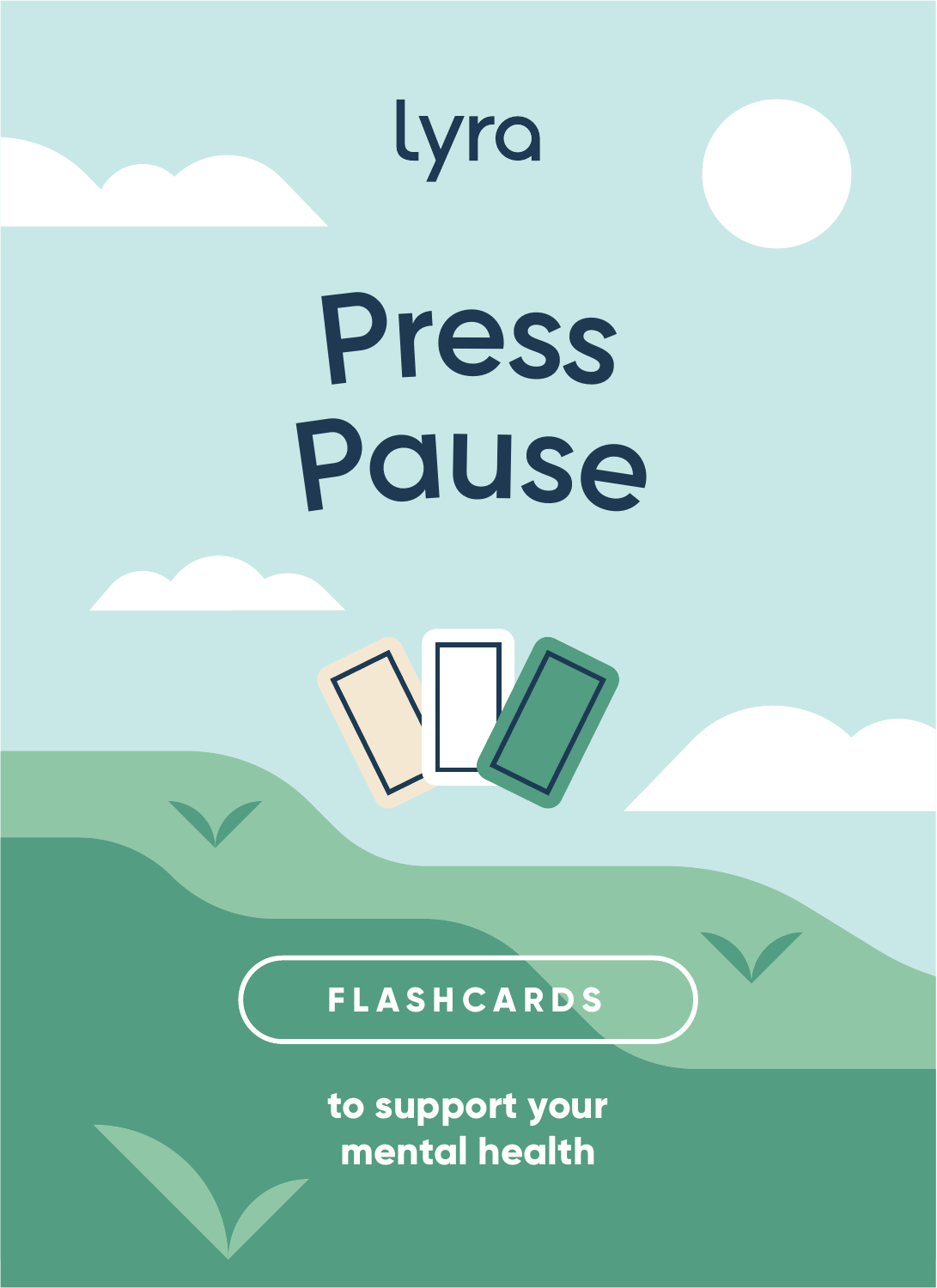**Thanks for deciding to press pause with us. The mental health tips in this deck come directly from Lyra mental healtth providers for you to use in your everyday life. Read one card per day in any order, or**  shuffle and draw whenever you need a **mindful moment.**

**You can also pull these out at the dinner**  table as a conversation starter, kick off a **meeting with a moment of reflection, or draw a card as a moment of transition between work and home life.**

*Disclaimer: The content of these cards is not intended to be a substitute for professional medical advice, diagnosis, or treatment.*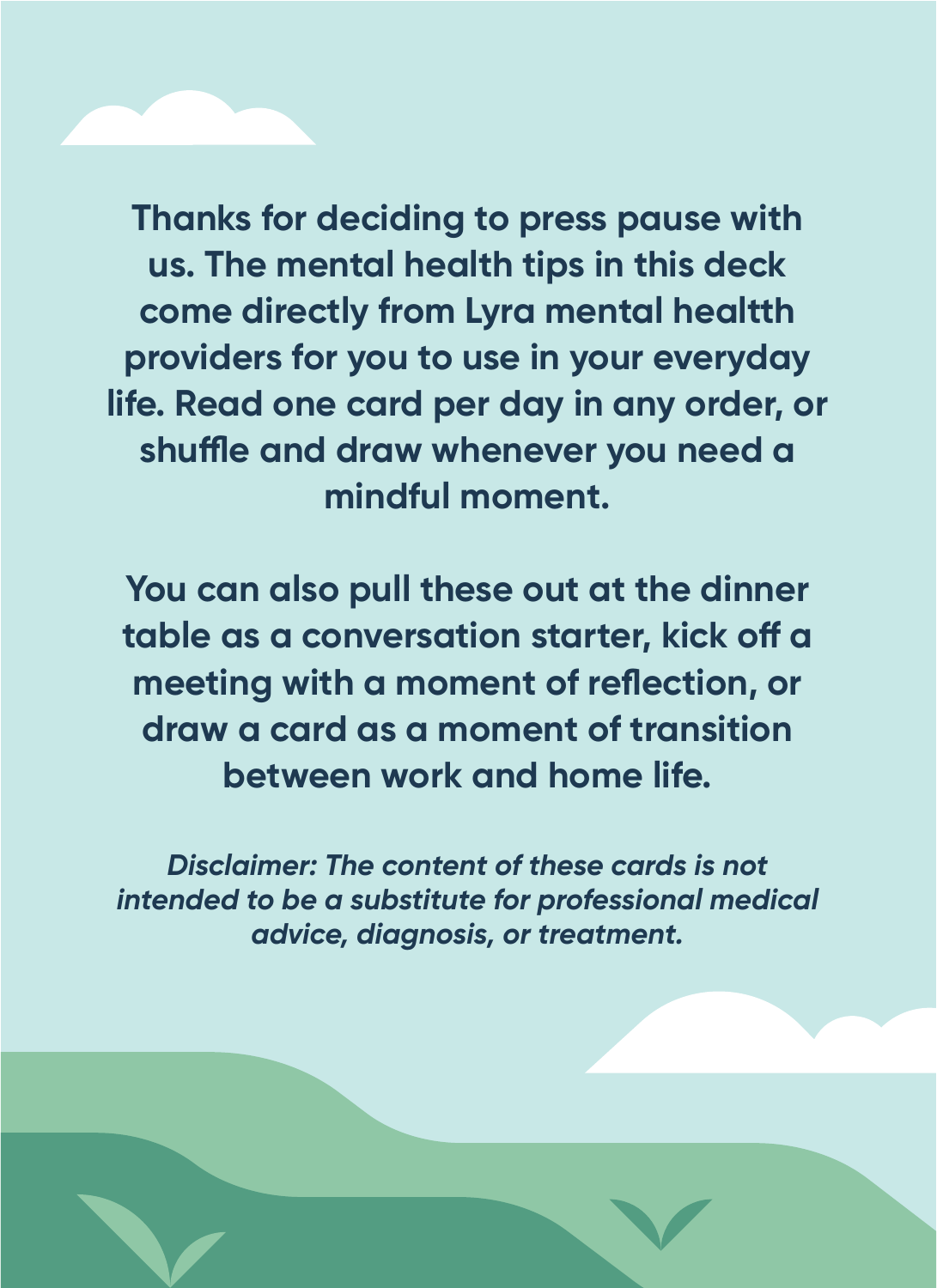



## **3. Open Up**

**Quality conversations help build trust and deepen the intimacy in our relationships. Today, try opening up and being vulnerable with a loved one. It's not always easy, but it'll bring you closer together.**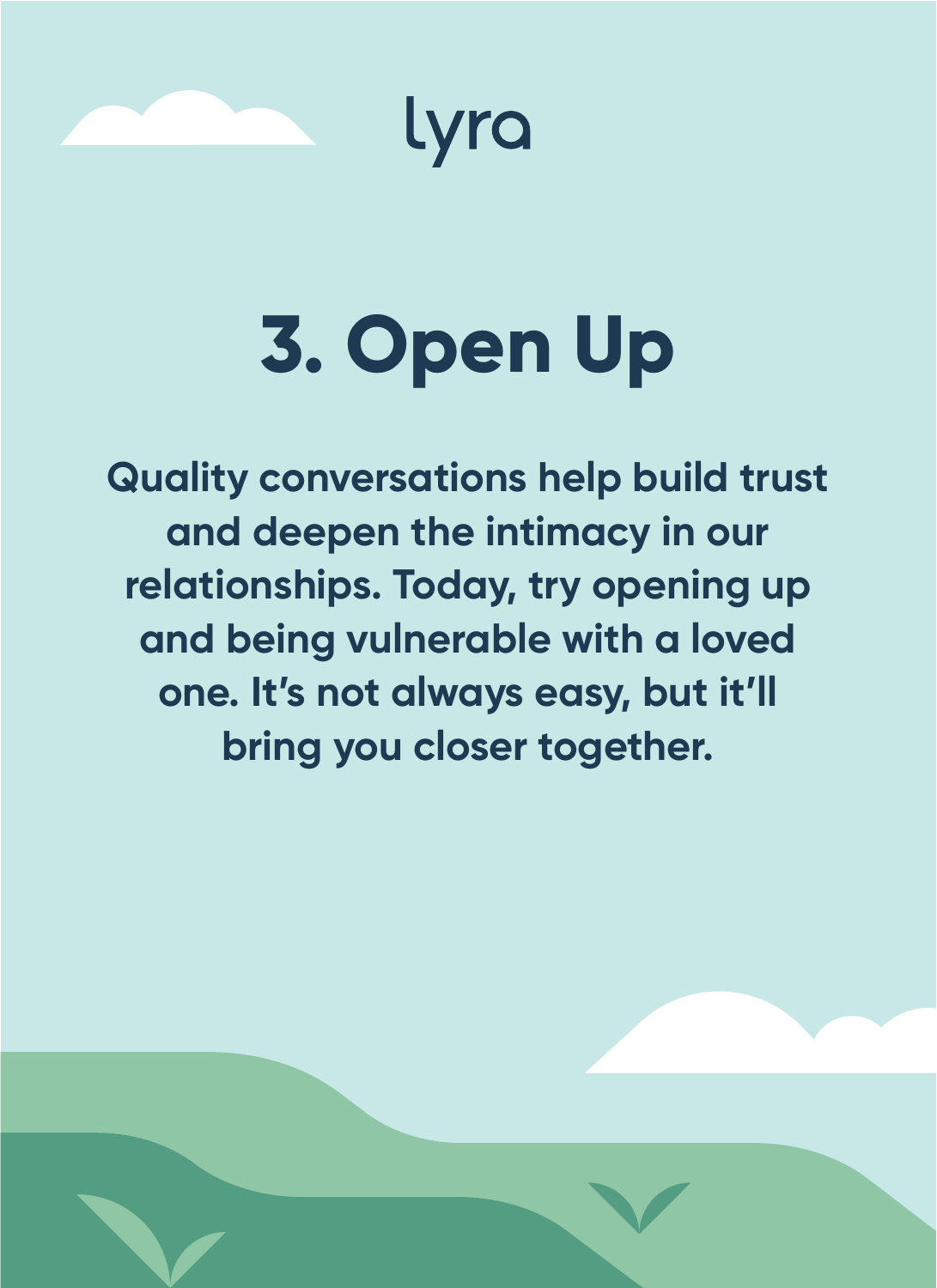

lyra

### **4. Listen Well**

**Everyone wants to feel heard and understood. Today, try asking a loved one open-ended questions, and really listen to their answers. Show them they can rely on you for a safe space to share their sorrows and joys, and to just be themselves.**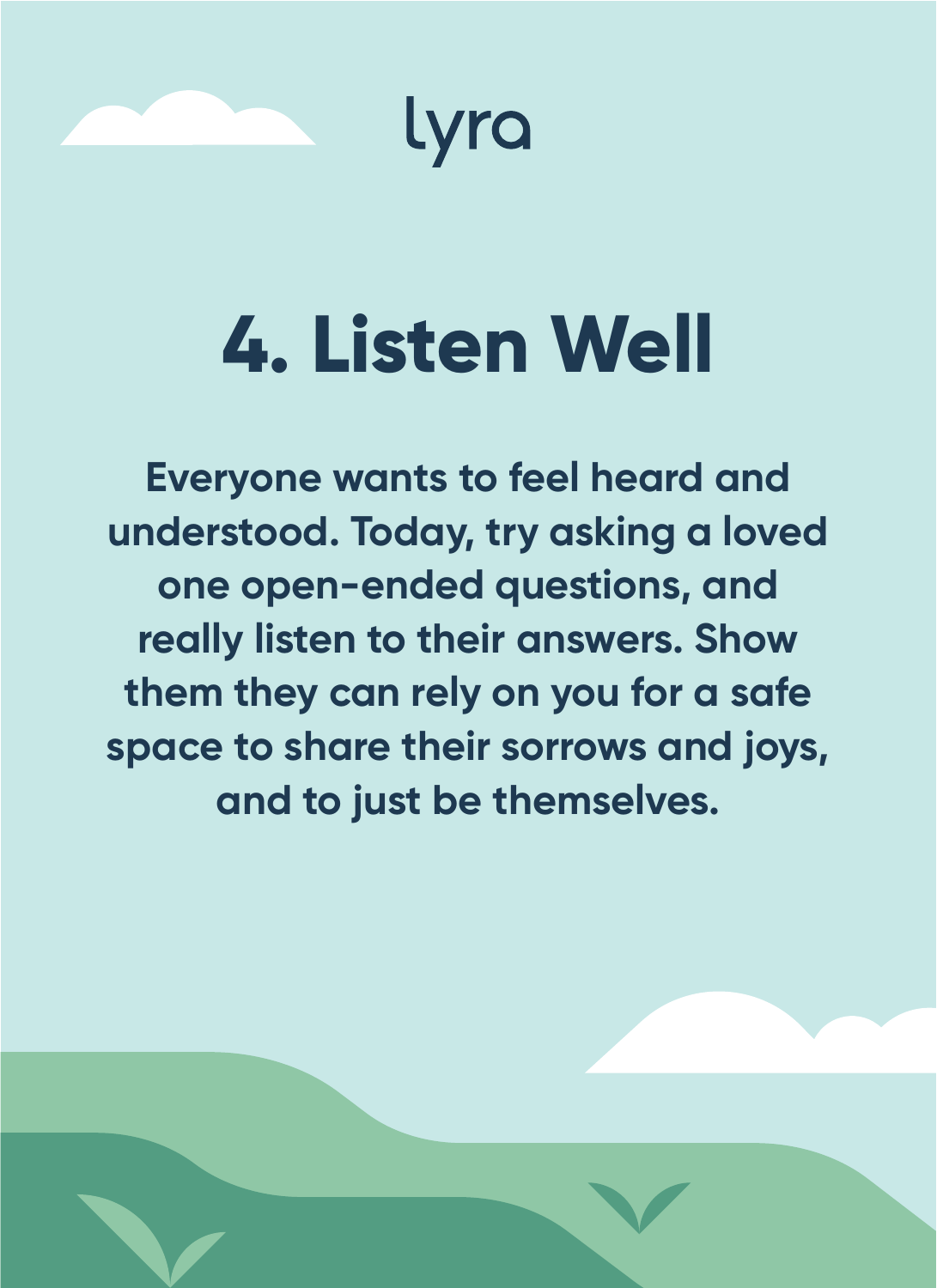#### Lyra

#### **5. Be Intentional**

**Frequently, we spend our free time and mental focus on things that are convenient or out of habit—like smartphones and TV. Unfortunately, research indicates that this can worsen one's mood. In your next moment of free time, try an activity that will bring you joy, meaning, rest, or connection. Consider how you can spend intentional time engaged with valued people or activities.**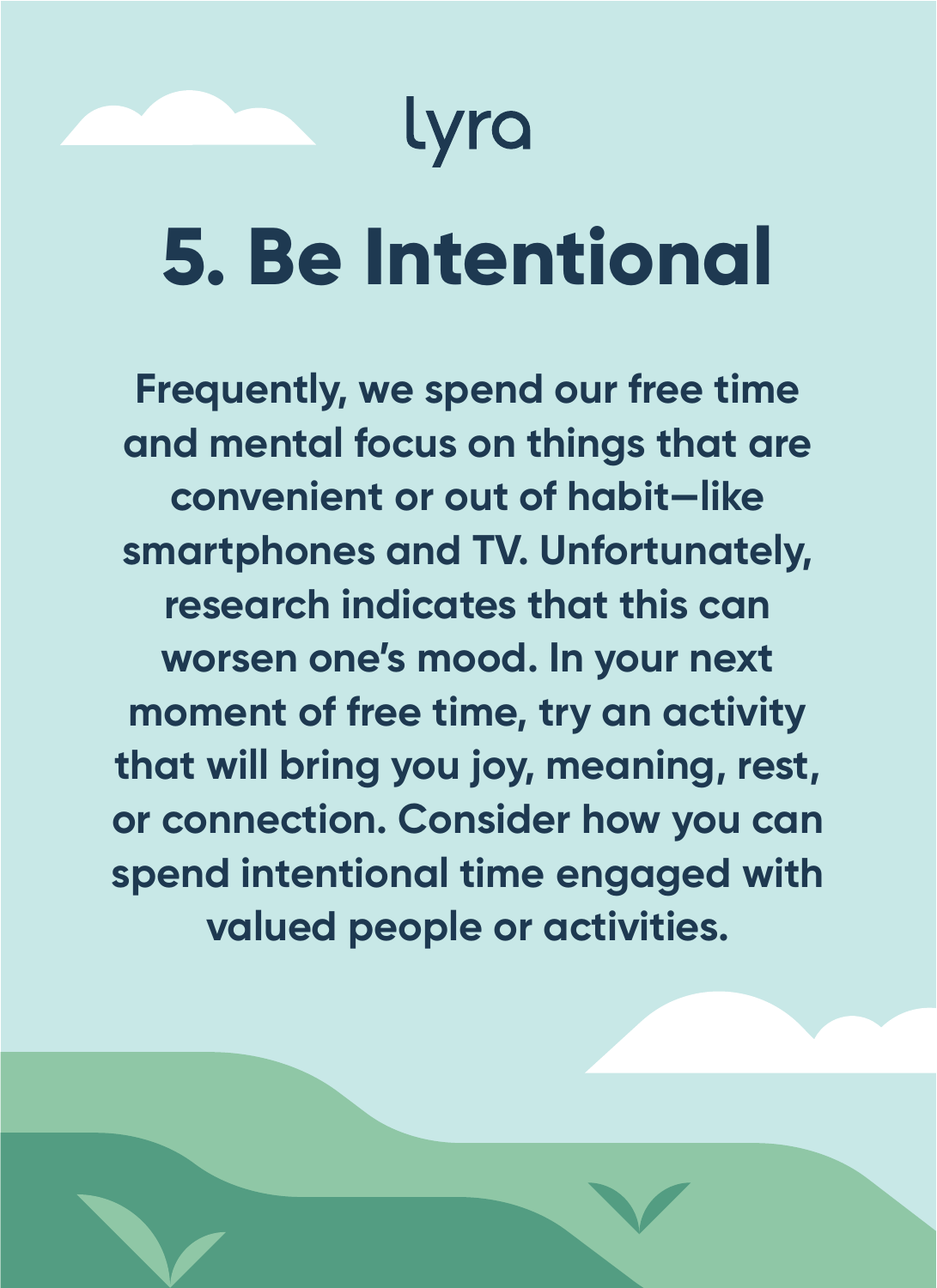#### Lyra

#### **6. Here & Now**

**The practice of mindfulness asks for us to notice the present moment fully, right as it's happening. Today, make the conscious decision to focus on your breath instead. Put your hand on your stomach and take three long breaths. Try to breathe deep into your belly and make your exhales longer than your inhales. This initiates a calming response throughout your body.**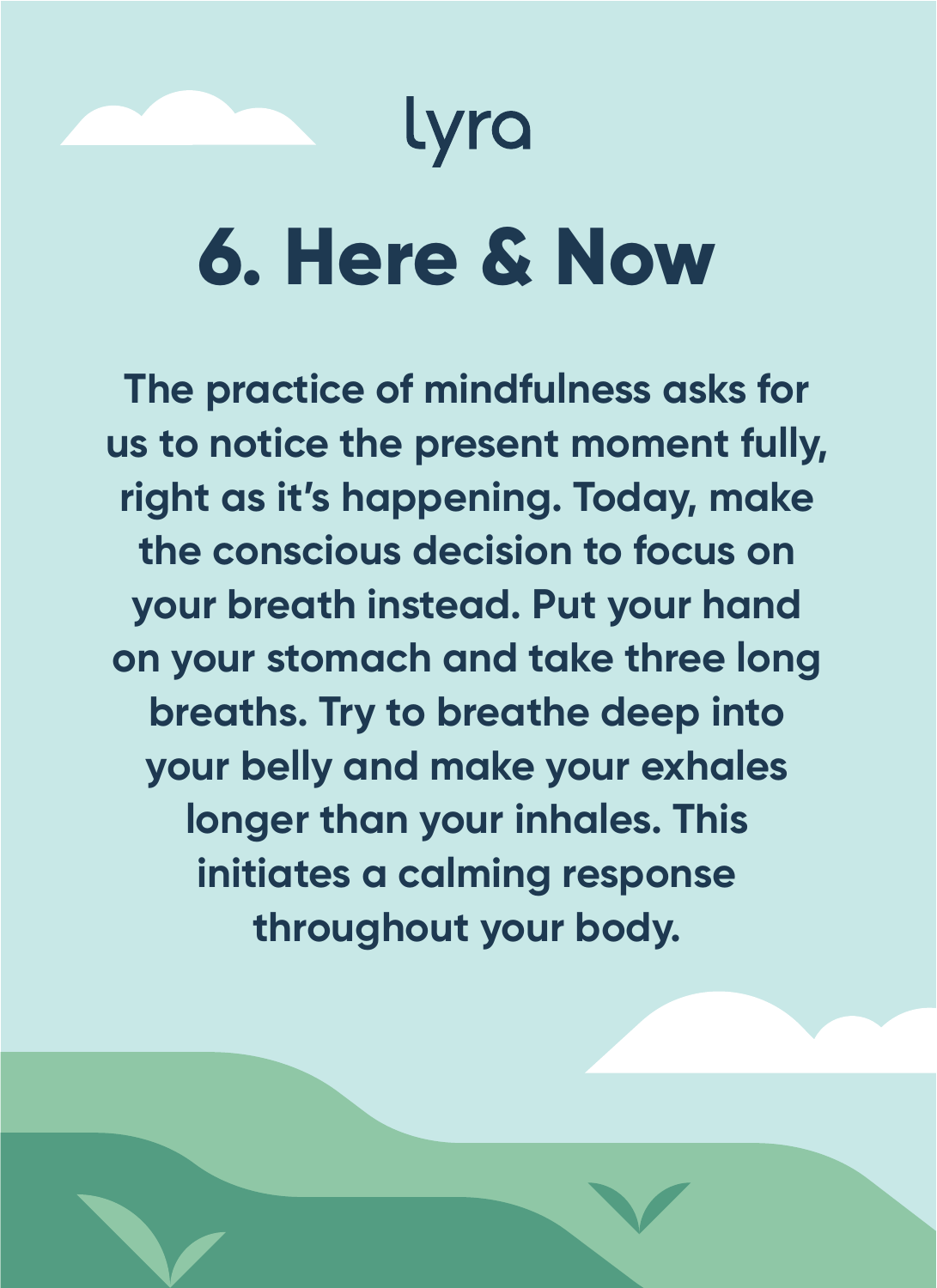#### lyra

## **7. Practice Self-Compassion**

**Next time you're having a hard time, consider how you'd respond to a friend or family member you love who was feeling depleted. Think about the words of reassurance that you**  would offer them. Next, turn those **words of comfort and encouragement inward. Give yourself the same compassion you would give to someone you love.**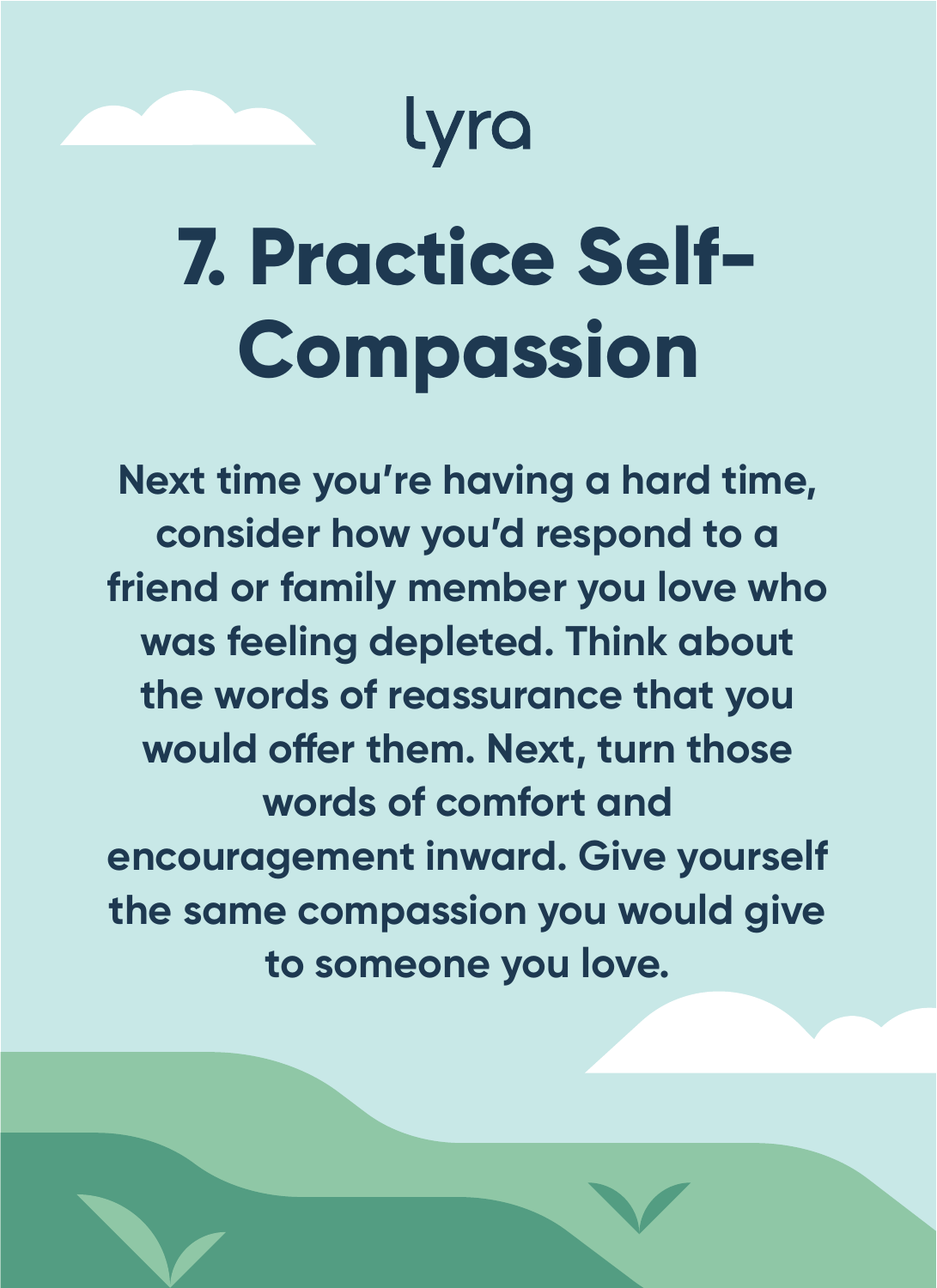

## **8. Sleep Hygiene**

**A set sleep schedule—going to bed at the same time every night and waking at the same time every morning—is one of the best gifts you can give yourself. Try establishing a routine: your body and mind will thank you.**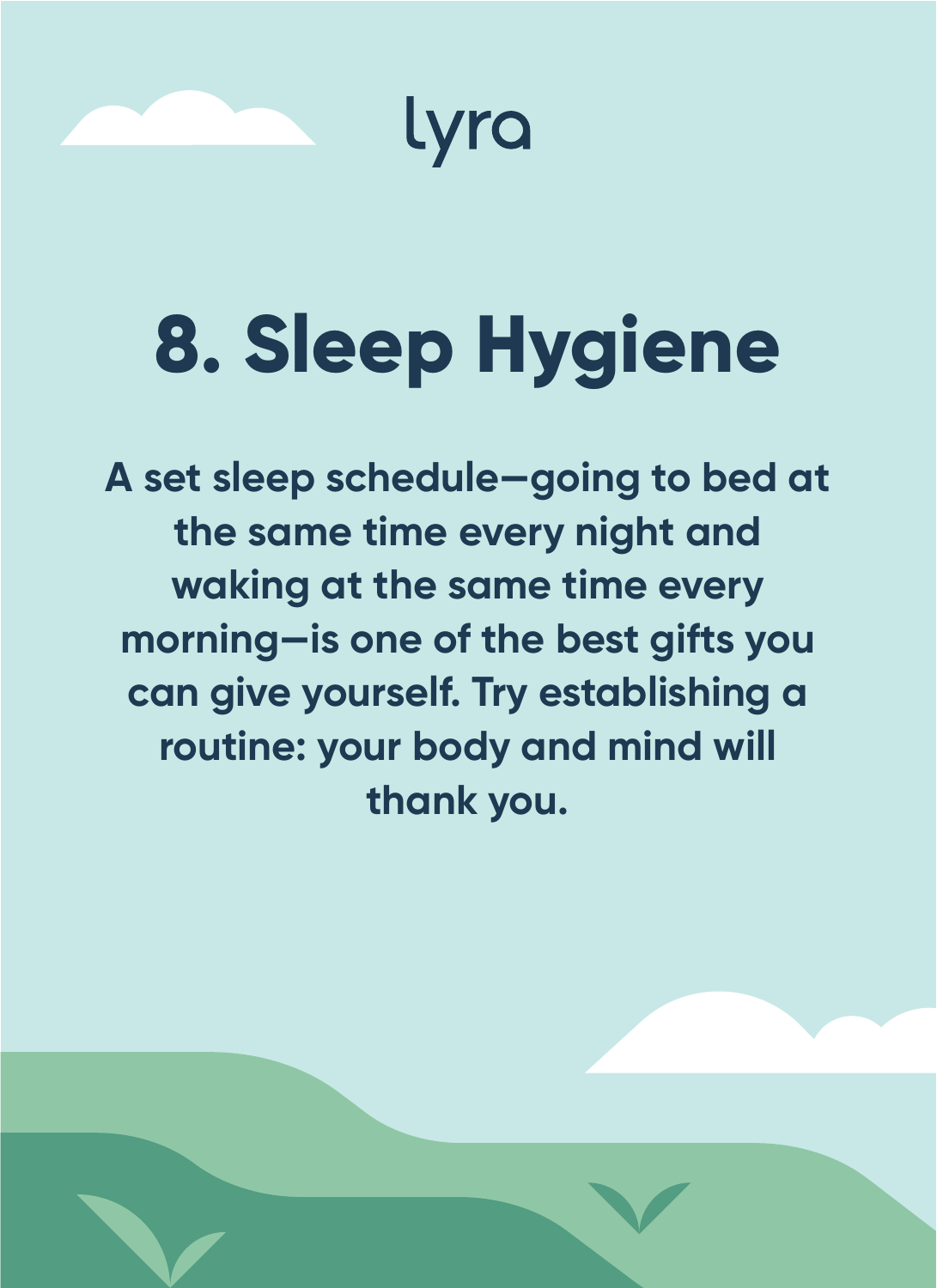

Lyra

### **9. Screen-Free Sleep**

**Scrolling is the sworn enemy of sleep. For more restful nights, consider making your bed a screen-free sanctuary by leaving all electronics (especially your phone) out of reach at least an hour before bed.**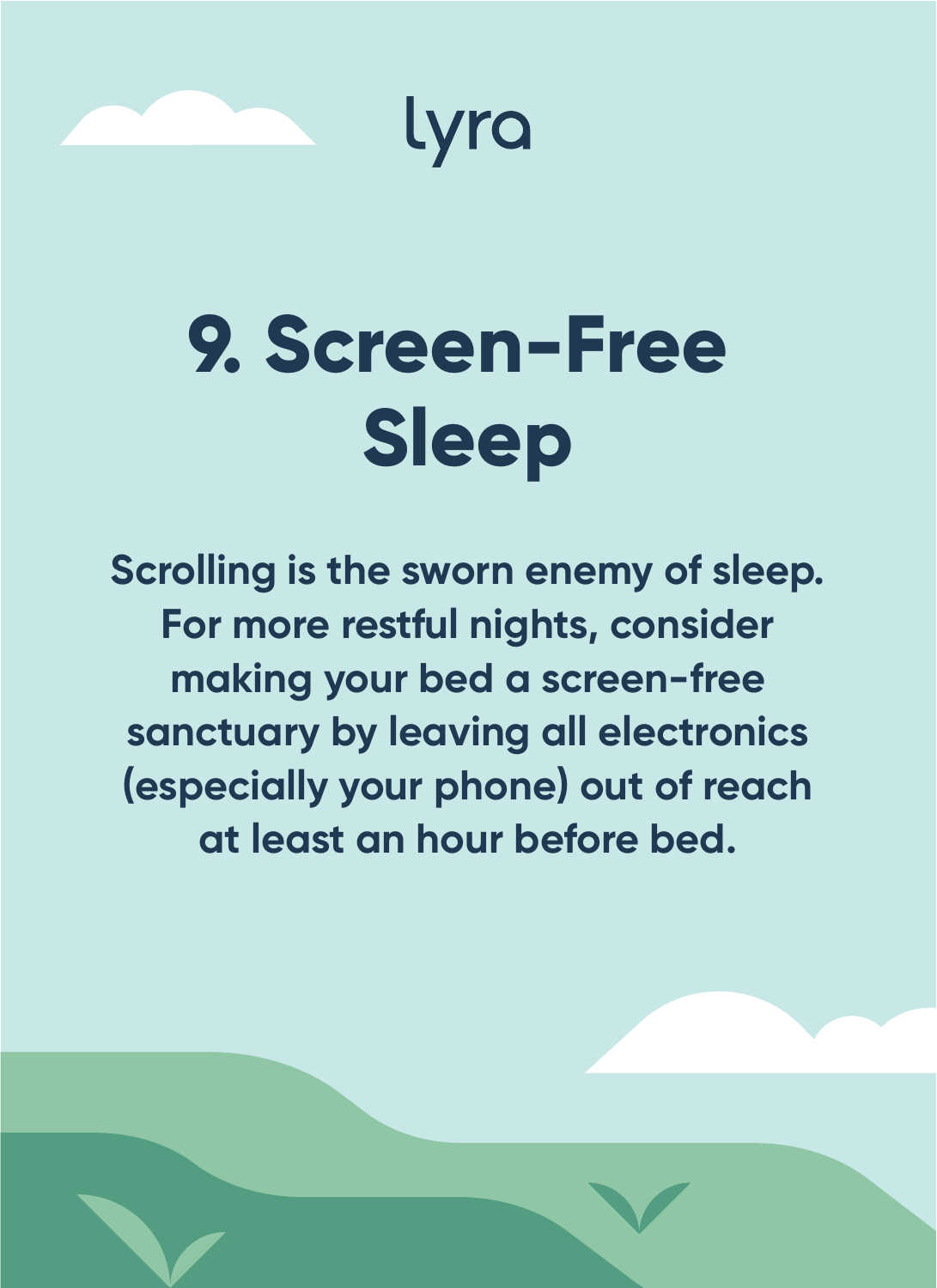#### Lyra

## **10. Get Off the Clock**

**Find yourself watching the clock all night, anxious you won't get enough sleep? Just looking at the numbers activates your brain's arousal system, keeping your mind too alert for your body to rest. Next time, resist checking the clock at all, and take three long belly breaths instead.**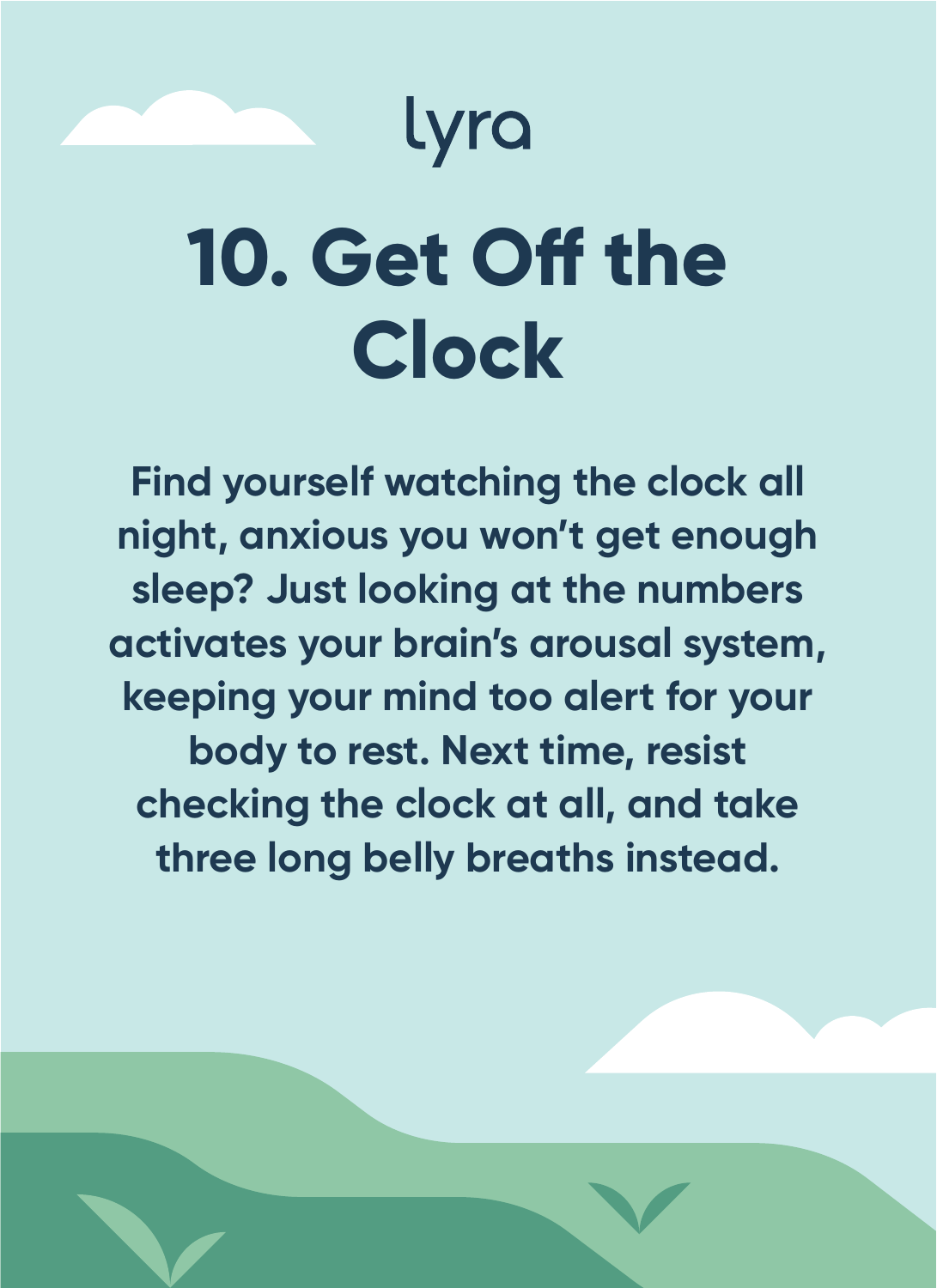

Lyra

#### **11. Relax, Head to Toe**

**Stressed out or struggling to sleep? Try this:** 

**- Tense your feet and toe muscles, then relax**

**- Slowly make your way up your body, tensing and relaxing each muscle group until you reach your forehead**

**- Focus on the relaxation that fills your body until you drift off to sleep or into rest**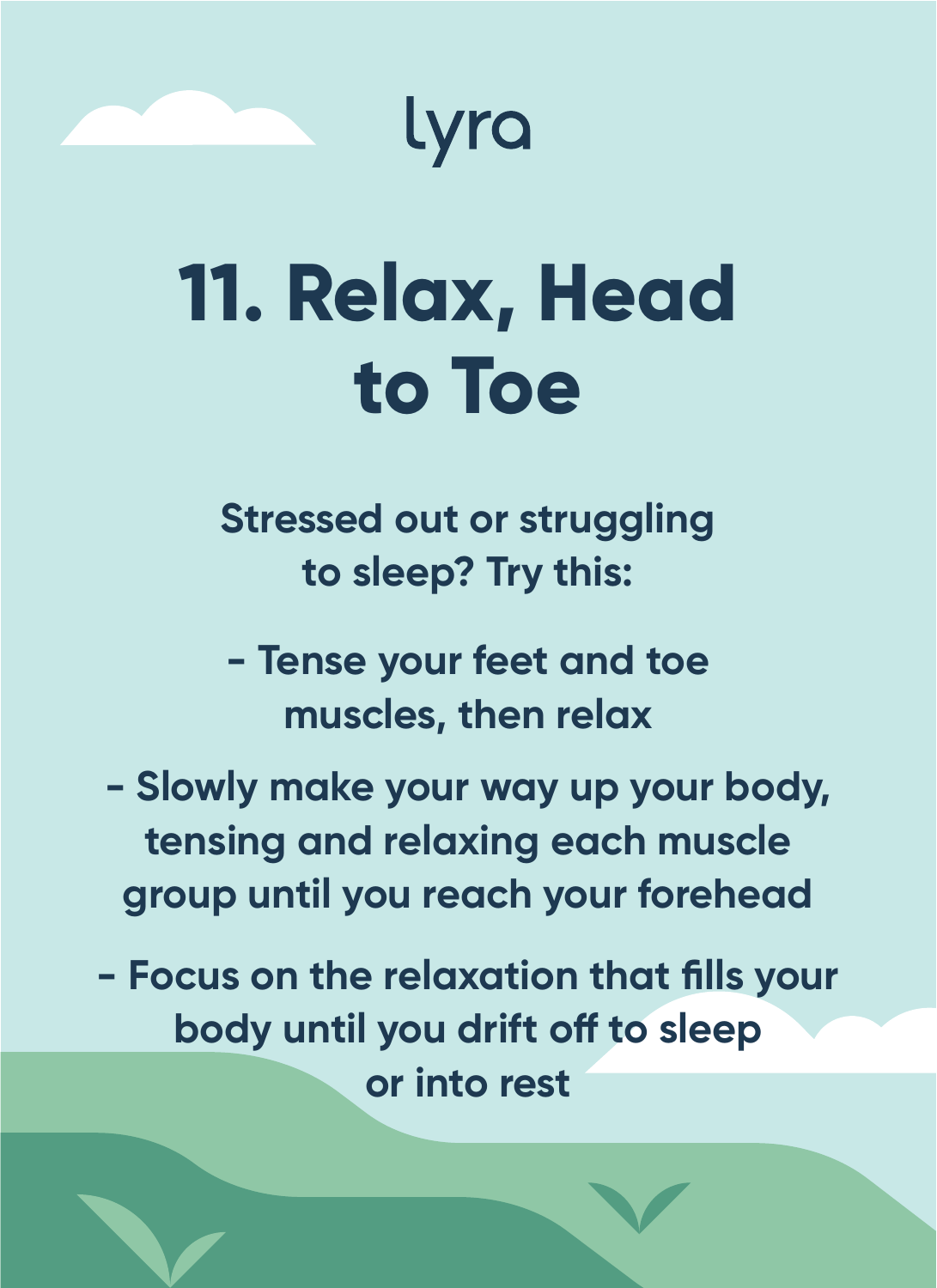



## **12. Just One Thing**

**To cultivate a grateful mindset, try thinking of just one thing you're thankful for each day. You'll train your brain to notice the good things in life, and realize that even the worst days have parts worth celebrating.**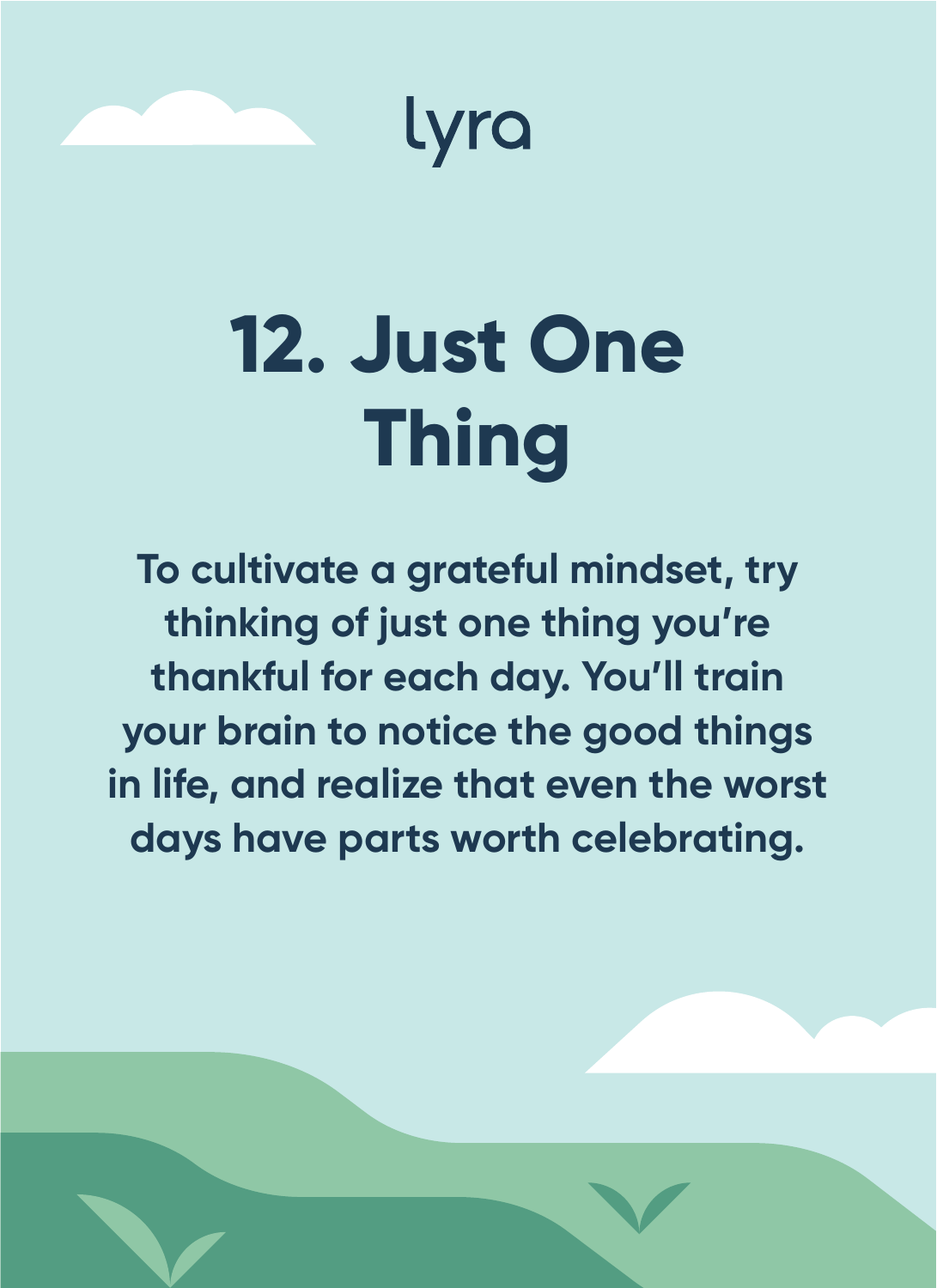#### lyra

## **13. Do, Then Feel**

**We don't always feel like doing the healthy behaviors that improve wellbeing, like exercising or socializing. Low mood, zapped energy, or lack of motivation are frequent barriers. Instead of becoming helpless to how you feel, take charge and commit to doing the healthy behavior for just 10 minutes, even if you don't initially feel like it. You'll likely find that motivation and energy come after you initiate the activity.**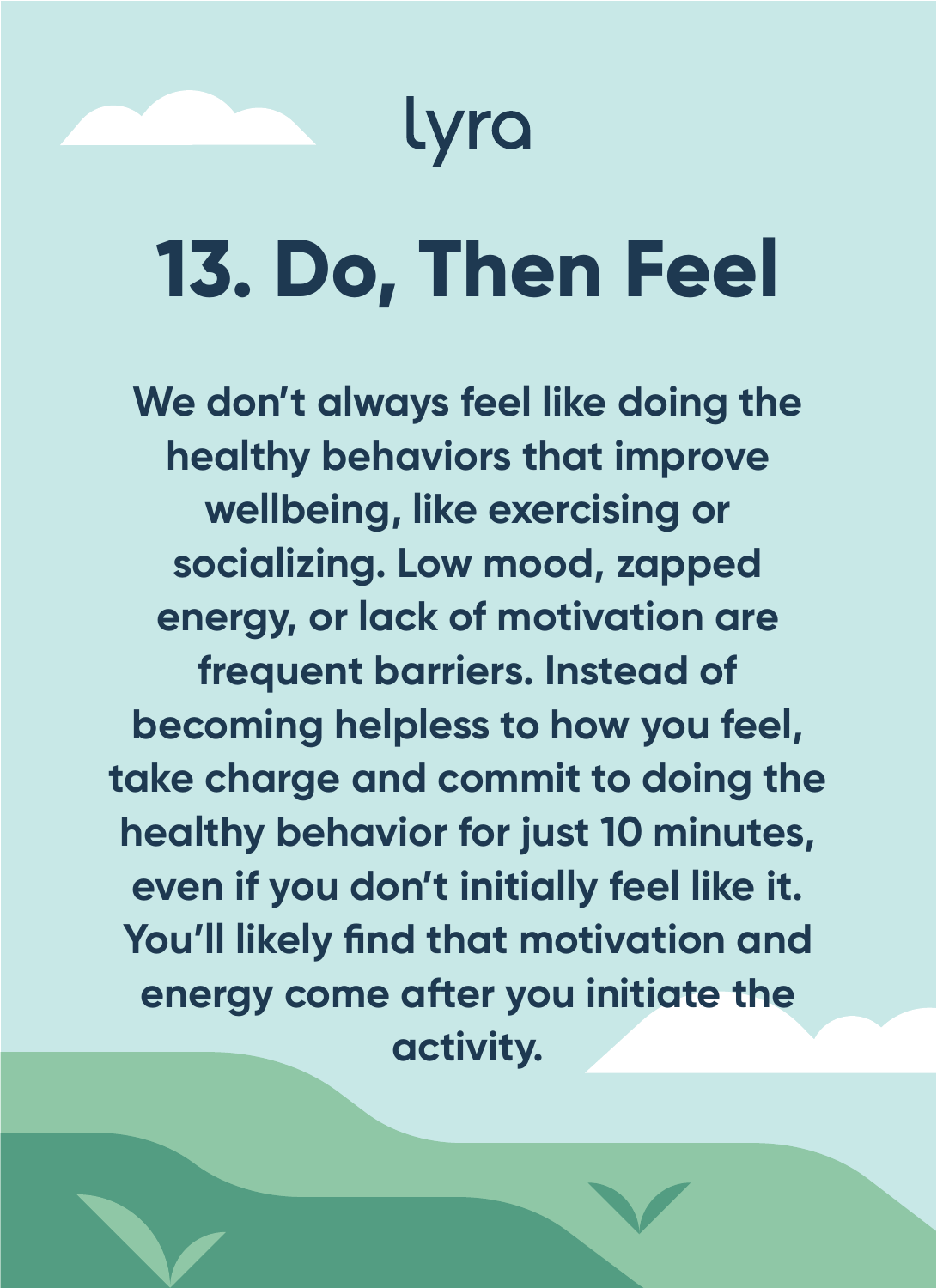

lyra

### **14. Stroll and Savor**

**Today, take a short "savoring walk" to appreciate your surroundings, wherever you are. What do you see, hear, and smell? Pay close attention to those sensations. Just 20 minutes**  can make a world of difference in **your mental state.**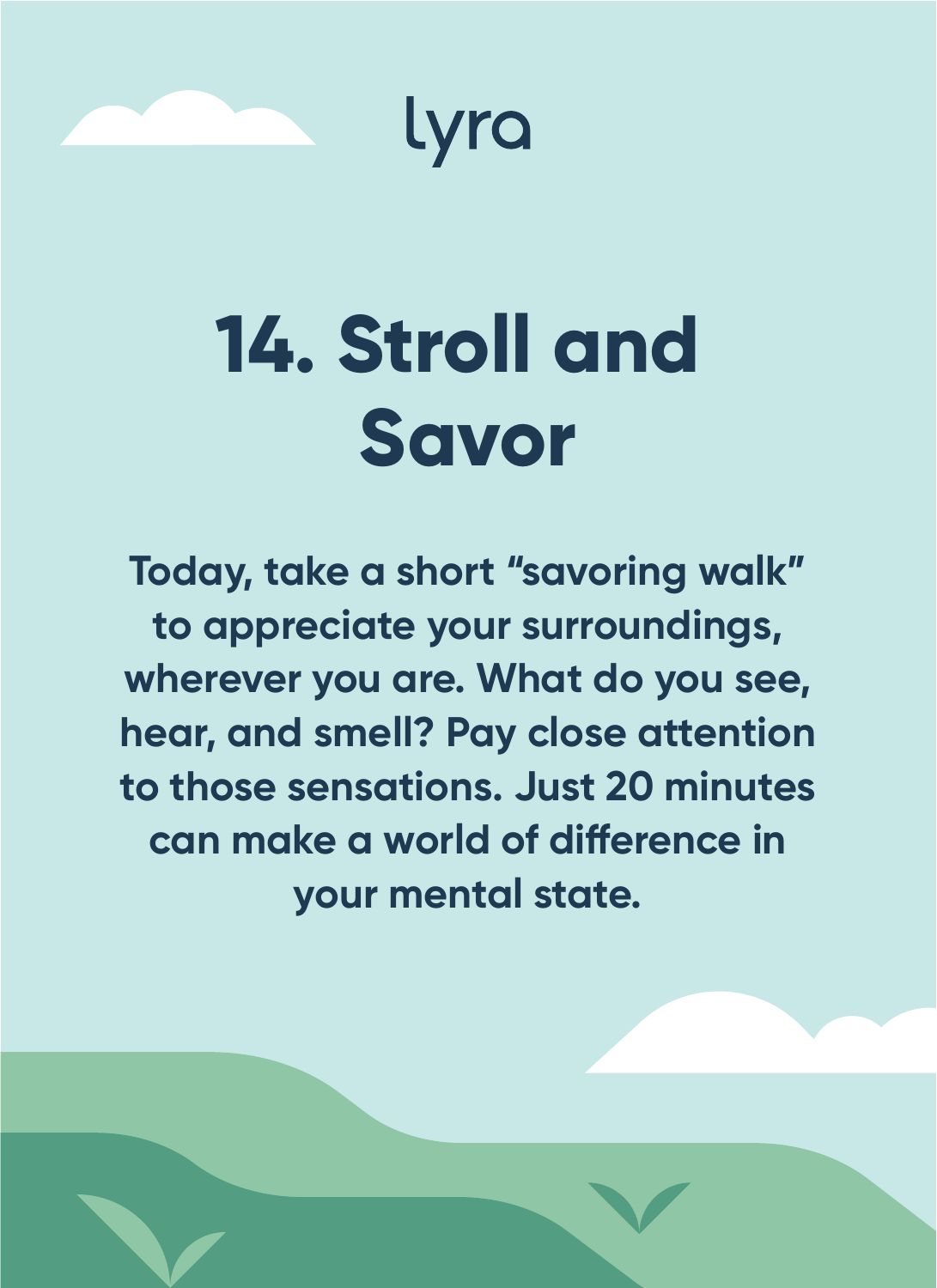

lyra

## **15. Say Thanks**

**Today, write a quick thank-you note to someone who's had a positive impact on your life. (Pen and paper is great, but a short email or text also works.) Consider writing to someone you didn't get a chance to thank at the time, who might appreciate hearing from you.**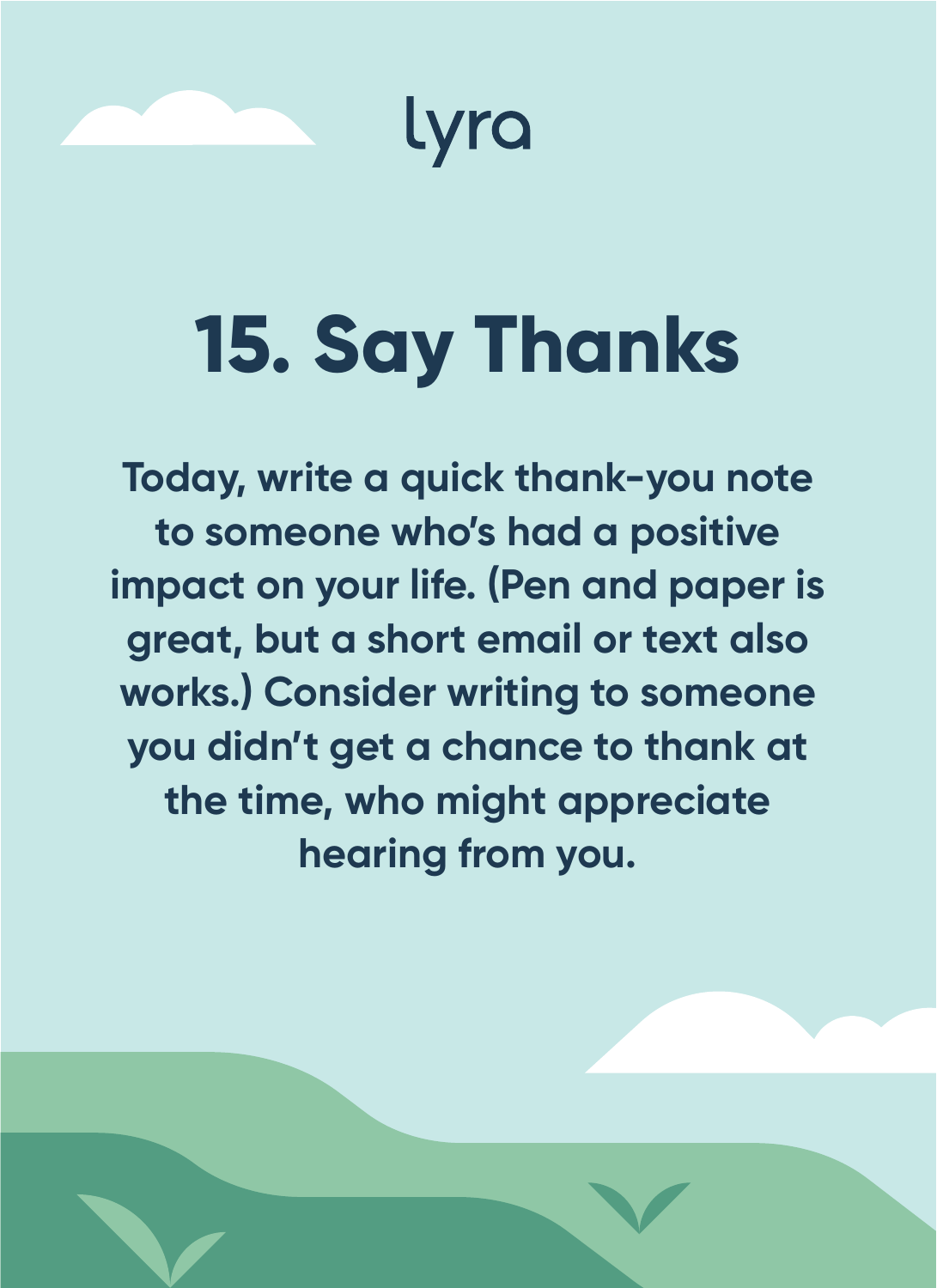

### **16. Seek Out the Positive**

**Between the news and social media, we're inundated by stories of what's wrong in the world. It's important to be clear-eyed about the world's challenges, but fixating on bad news can de-motivate us if we aren't also attuned to stories that promote inspiration or hope. Be sure to balance your perspective by also seeking positivity and optimism in your news sources.**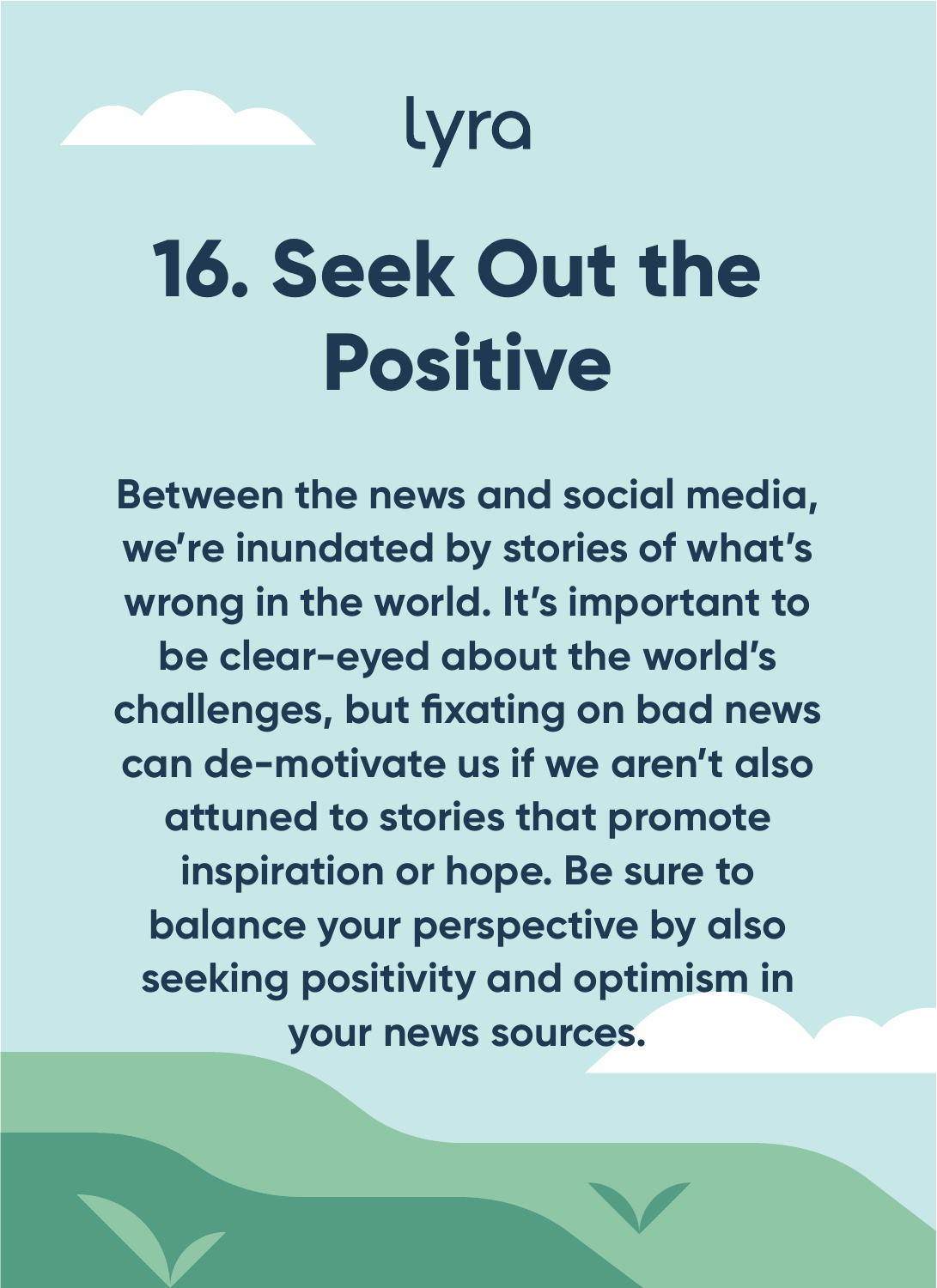



## **17. Let Go of Unhelpful Thoughts**

**Next time your mood dips or your anxiety spikes, tune into what your mind is telling you at that moment. Unless your thoughts are helping you solve a problem, gain a healthy perspective, or feel better, they're probably adding to your distress. Instead, redirect your attention outward and pursue actions that improve your mood.**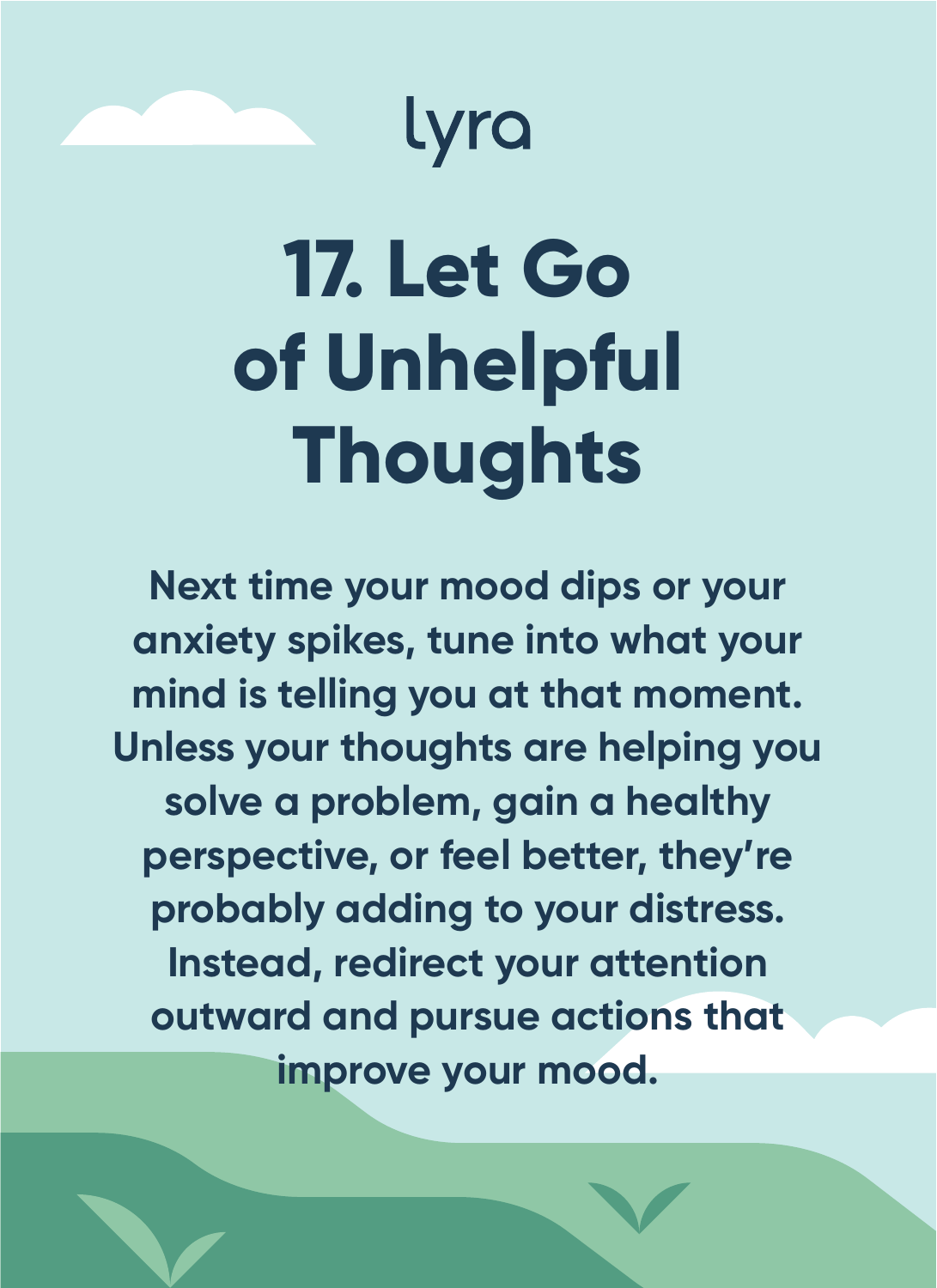

lyra

### **18. You're Not Alone**

**It's normal to feel isolated and disconnected by current events. Today, make a point to reach out to people in your life for support, and**  offer them empathy in return. **Connecting with others makes us feel less helpless.**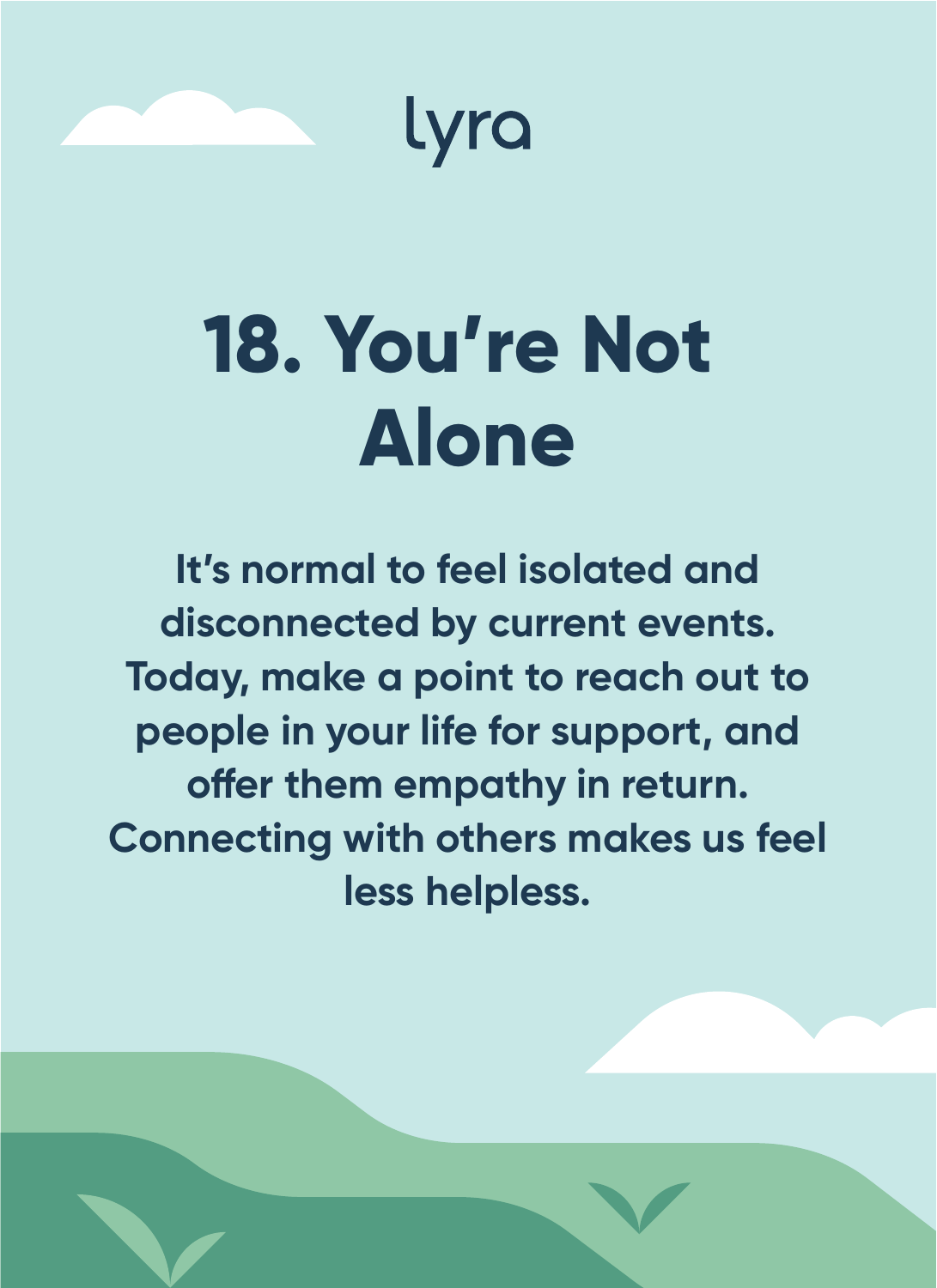

### **19. Make a Plan**

**How do you usually deal with overwhelming emotions? Think about strategies you've used in the past to get through tough times: the people you reach out to, the things you do, the helpful things you've told yourself. Build a playbook for the next hard day—whether it's a note in your phone or on a notepad next to your bed.**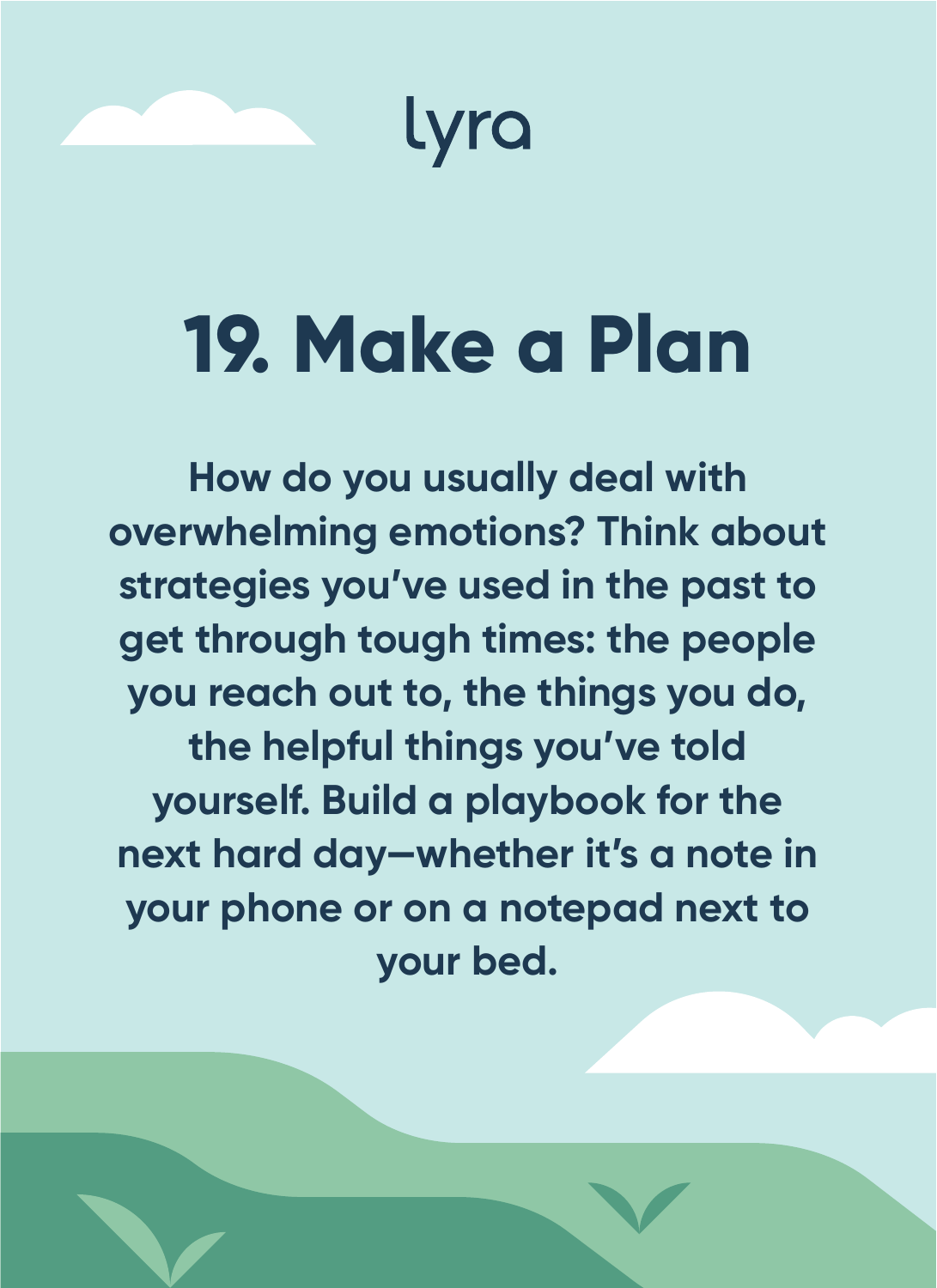

lyra

## **20. Airplane Mode**

**If you consistently notice a darker mood or anxiety after scrolling, take a break. Put your phone on airplane mode for an hour or a day. If that's too much, start by limiting the time you spend on certain apps, like social media and the news.**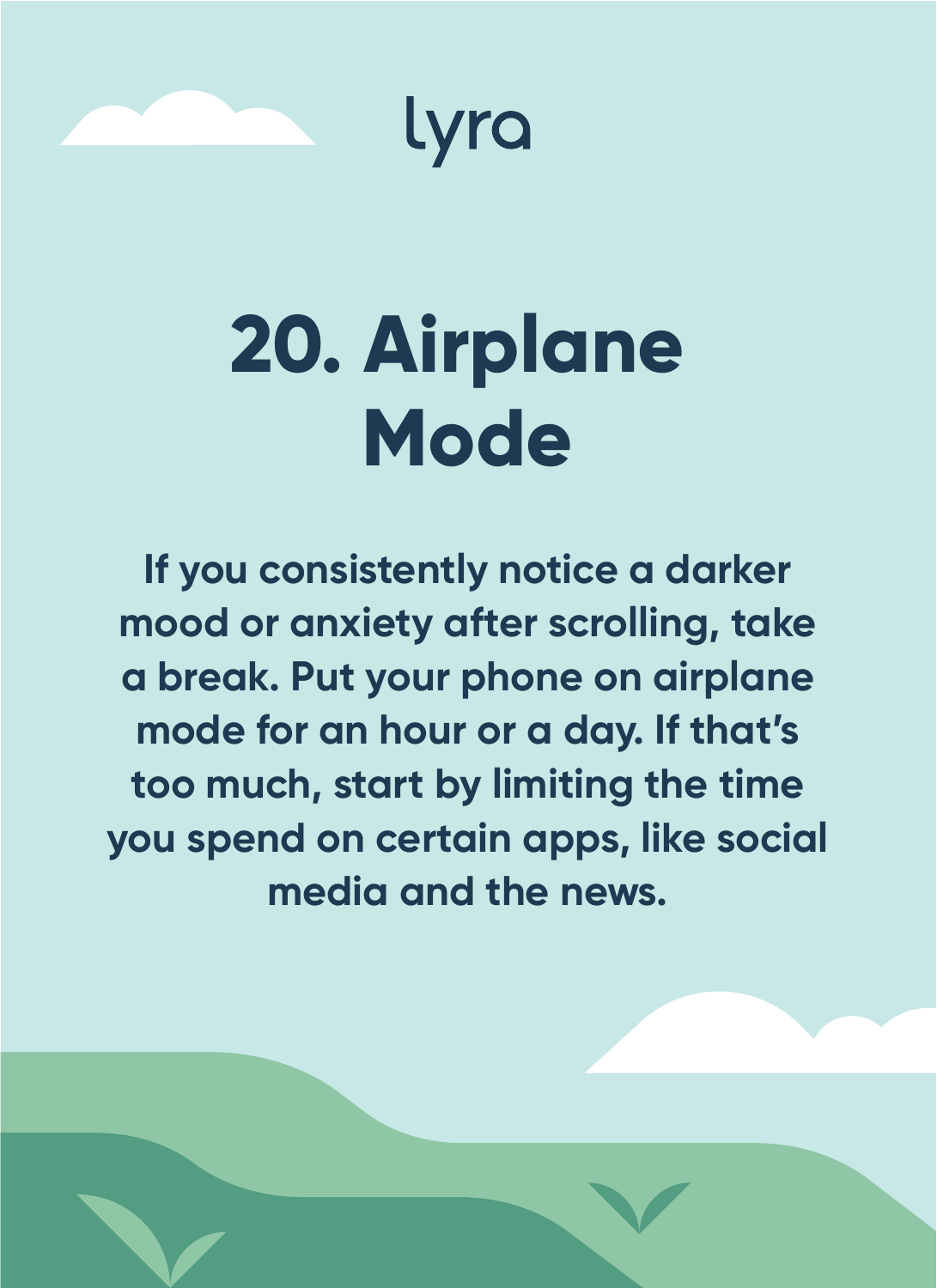

## **21. Use Distraction Strategically**

**Avoiding life's problems is a recipe for distress, but when our emotions get the best of us, we need to take a "time out" to calm down before moving forward. Distraction is a helpful tool to reset, so that you can**  address the problem more effectively **at a later point. Just be sure to choose healthy distractions such as music, meditation, talking with a friend, or exercise.**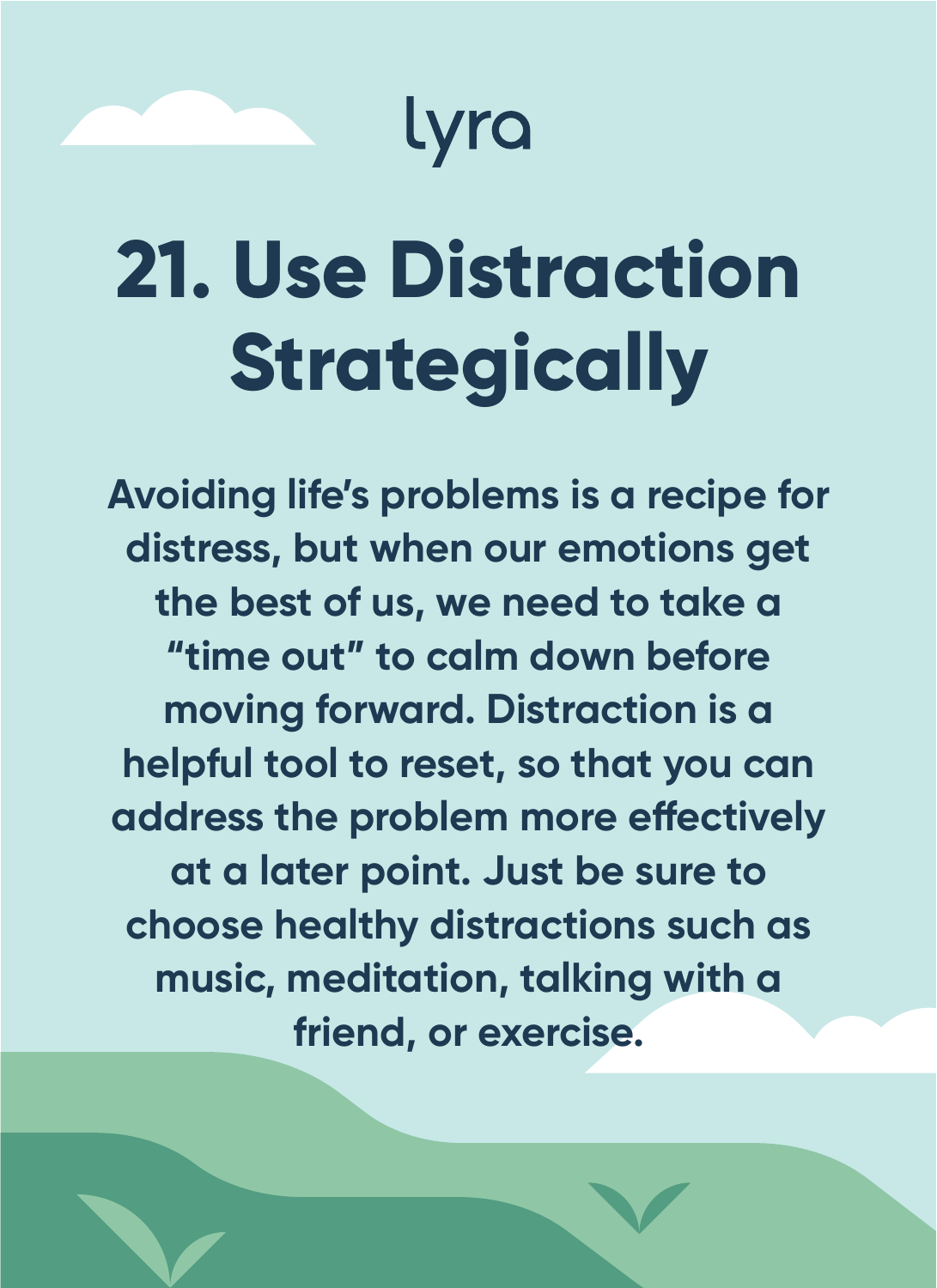

## **22. Reading Minds**

**"Mind-reading" is a common thinking trap where we assume we know what others think. If someone is short with you, you might construct a story that they're angry at you, when they're really just busy. Next time, try to spot the trap.**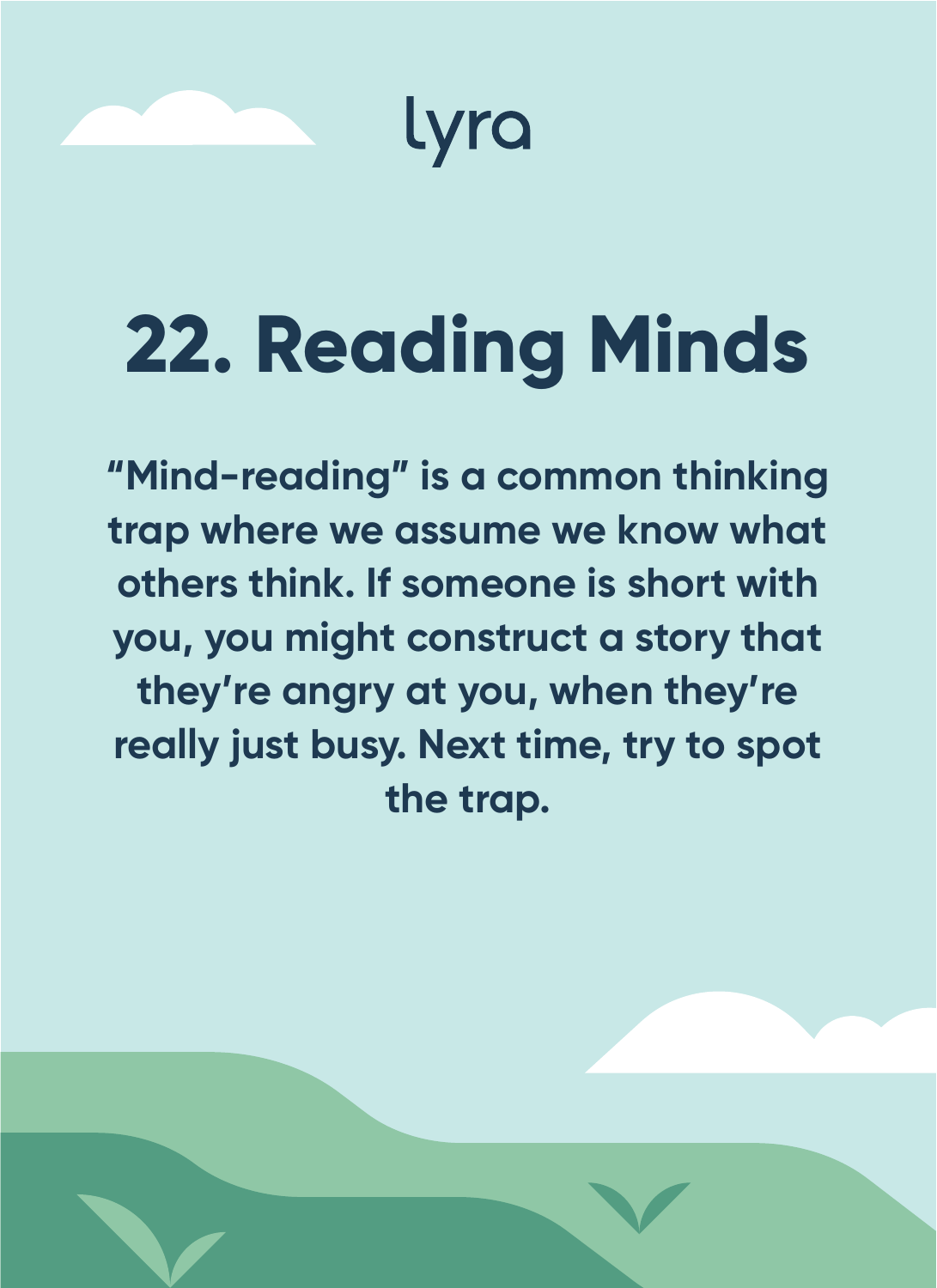

Lyra

## **23. Seeking Approval**

**Imagine that you have the approval of every single person on the planet. Everyone loves and respects you, no matter what you do. What, then, would you do with your life? How would you treat others? What can you implement today?**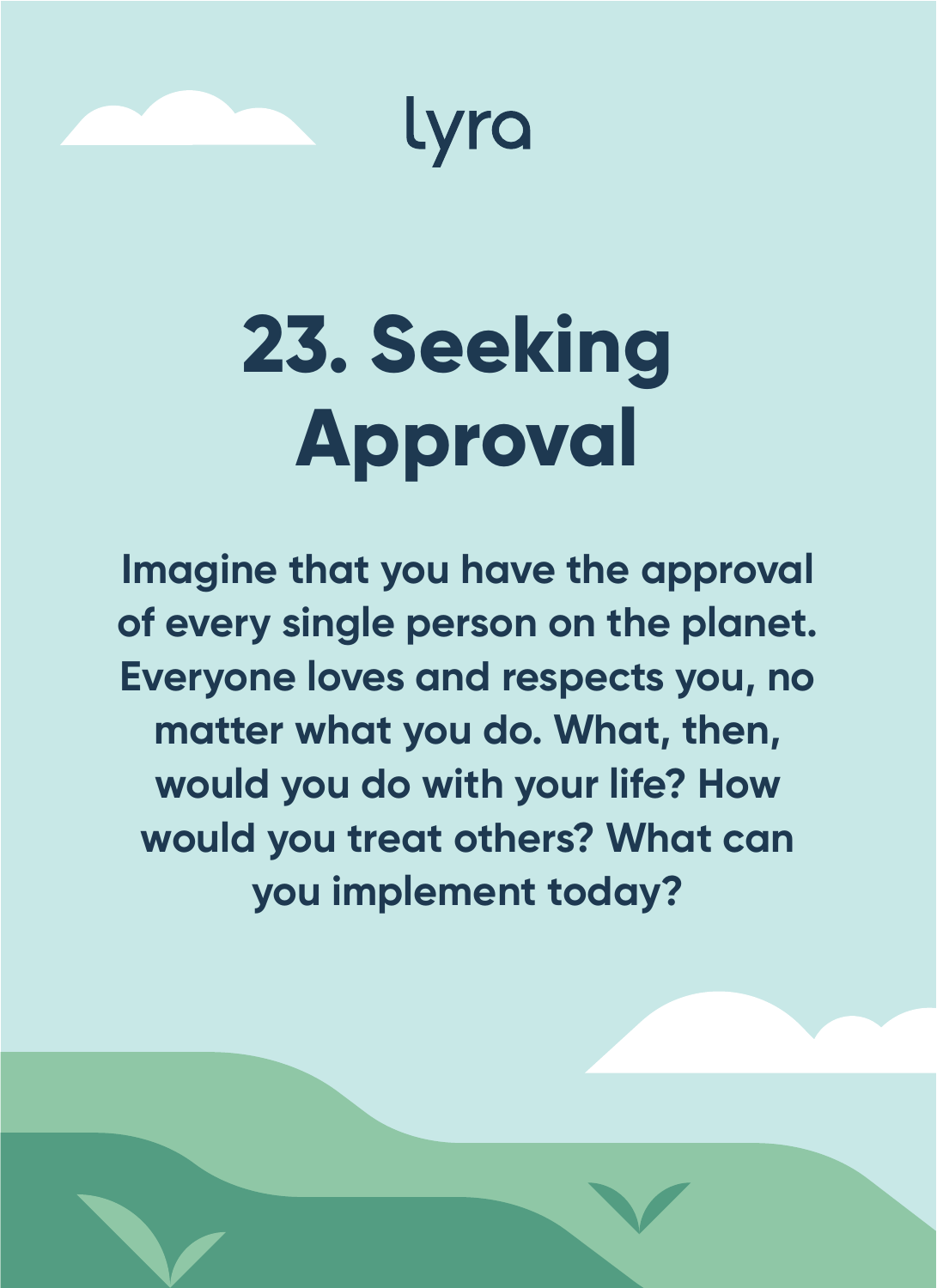

## **24. Your Mission**

**What's your personal mission statement? A mission statement for a company communicates what they stand for, and a personal mission statement is about your values—who you want to be and how you want to act in your everyday life. Keep it somewhere you can reference often.**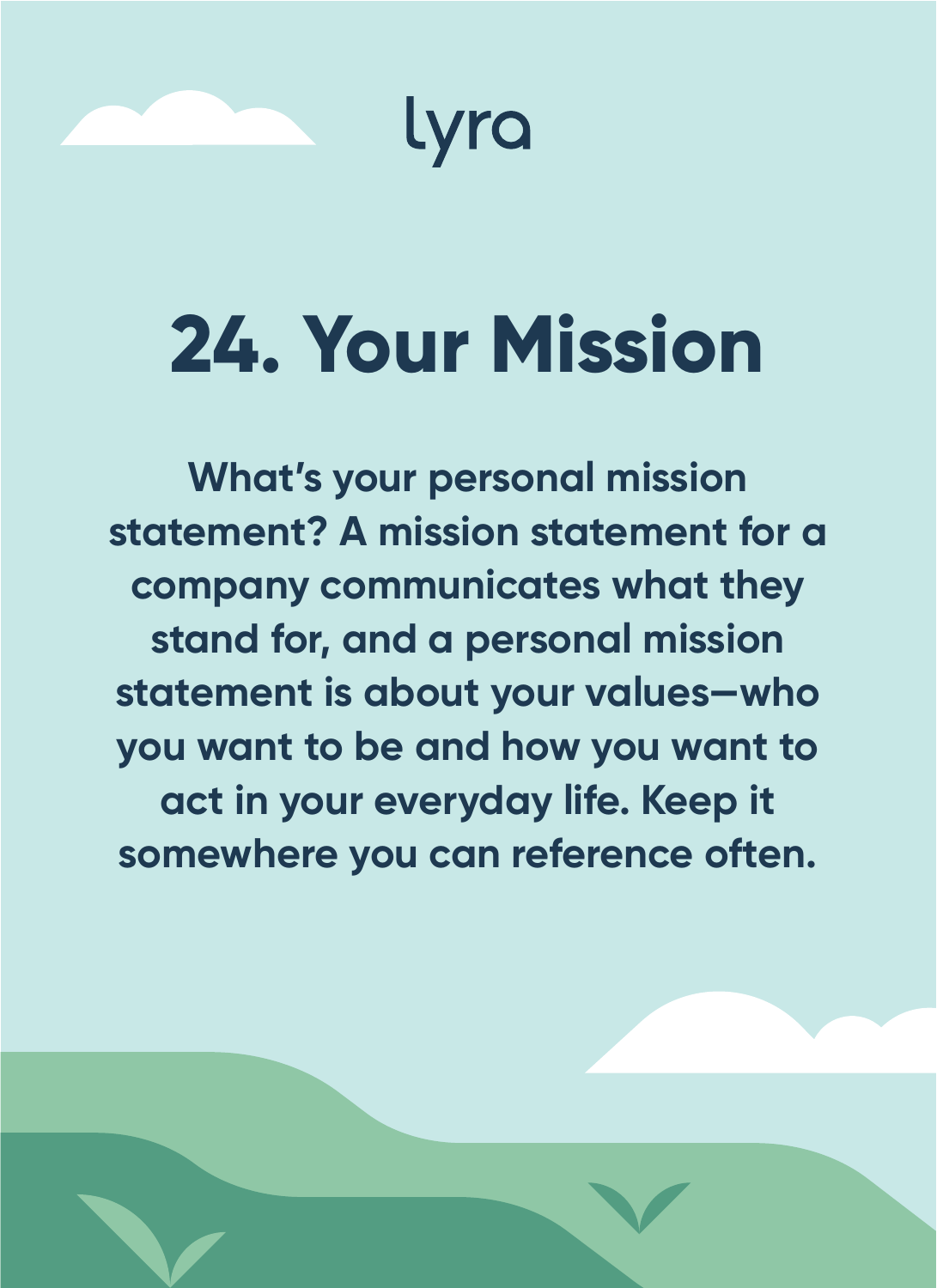

Lyra

## **25. Forgive Them**

**Forgiving people who let you down is something you do for yourself, not the other person. How do you want to act in your life when people disappoint you?**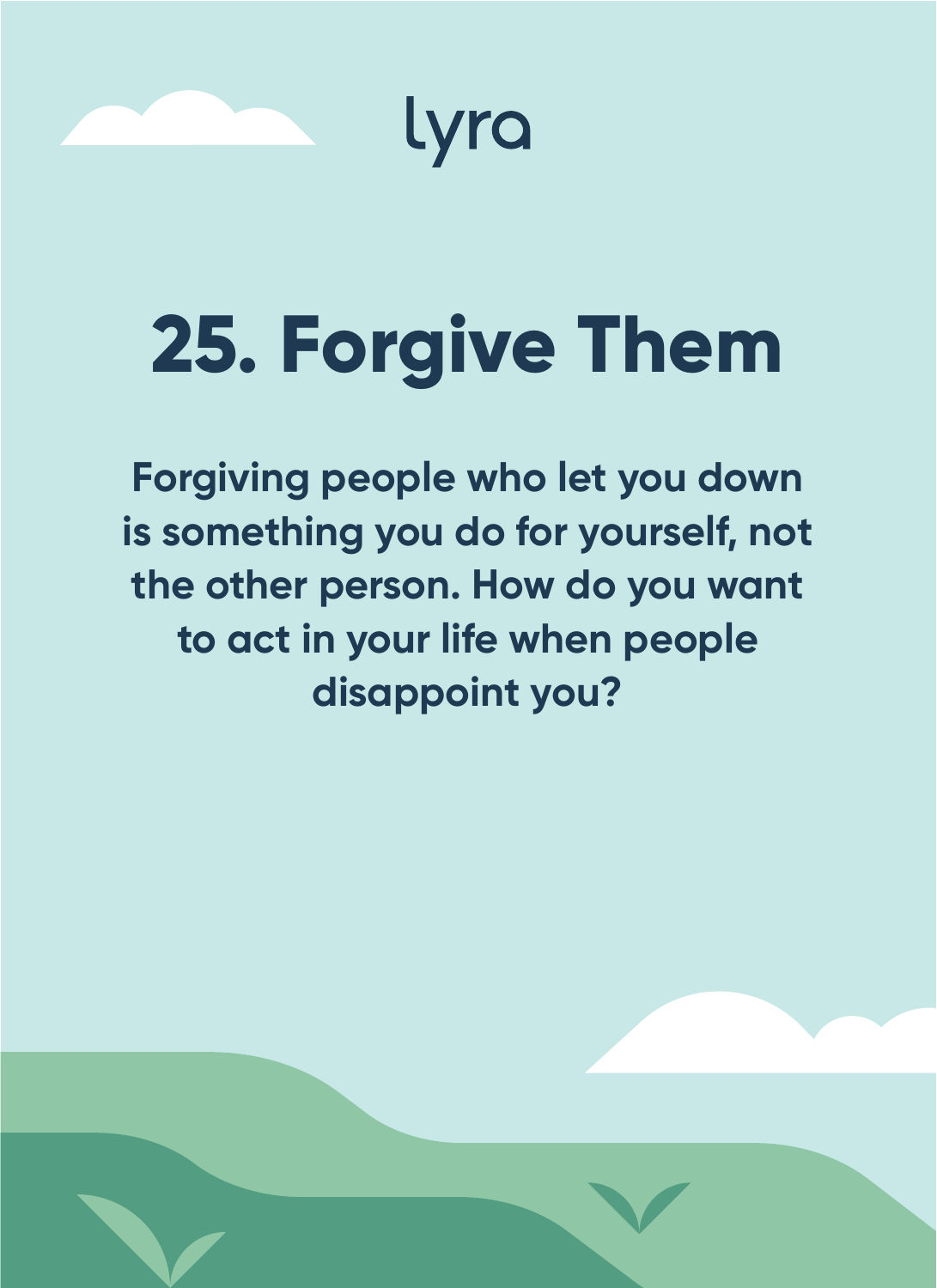

## **26. "Happy 80th!"**

**Imagine it's your 80th birthday party. A few friends make speeches about how you've lived your life. What kind of things would you like them to say? How might you live your life in a way that makes that future a reality?**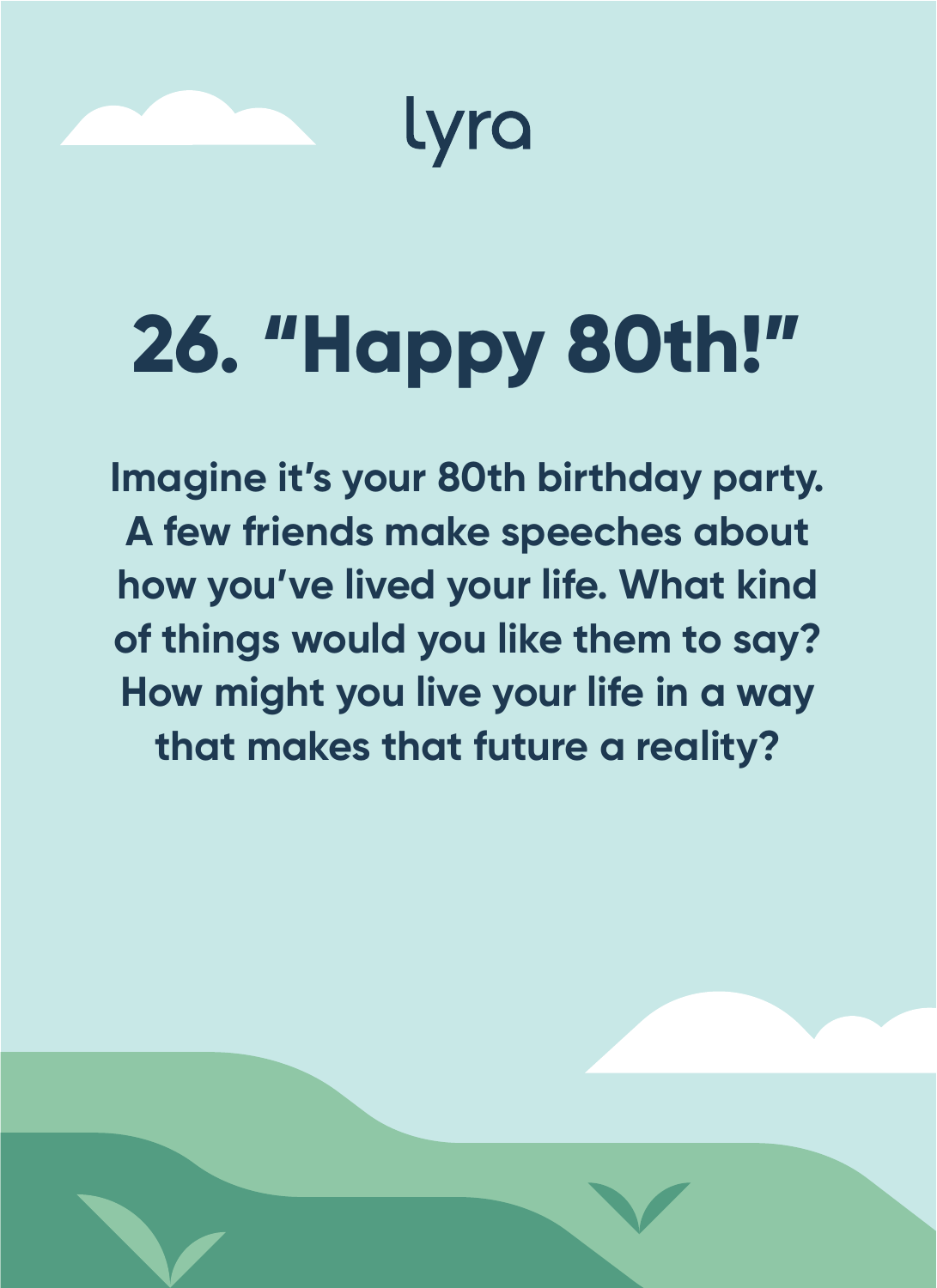

#### **27. Catastrophizing**

**A common thinking trap is "catastrophizing," or overestimating the consequences of negative events. For example, if you're running 10 minutes late for work, you might worry that you'll get fired or yelled at, when neither of those is realistic. If you find yourself in this thinking trap, practice naming it while it happens.**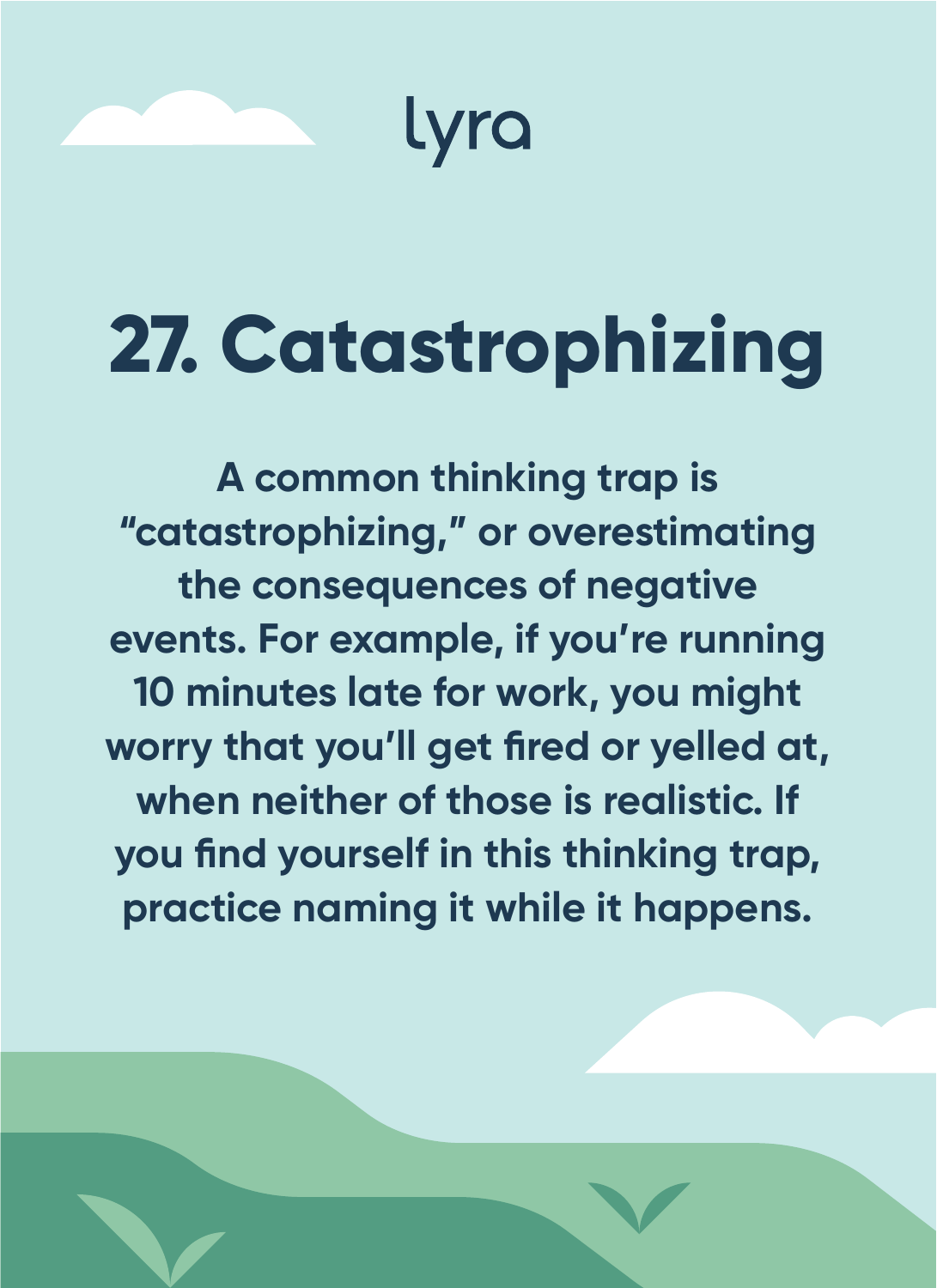

lyra

#### **28. "I Should…"**

**"Should" statements, like telling yourself "I shouldn't feel this way" or**  "he should behave differently" are **counterproductive. Expecting the world to work a certain way disconnects us from the way it actually is. Instead, practice lending compassion to yourself if you're upset when things don't go the way you envision them.**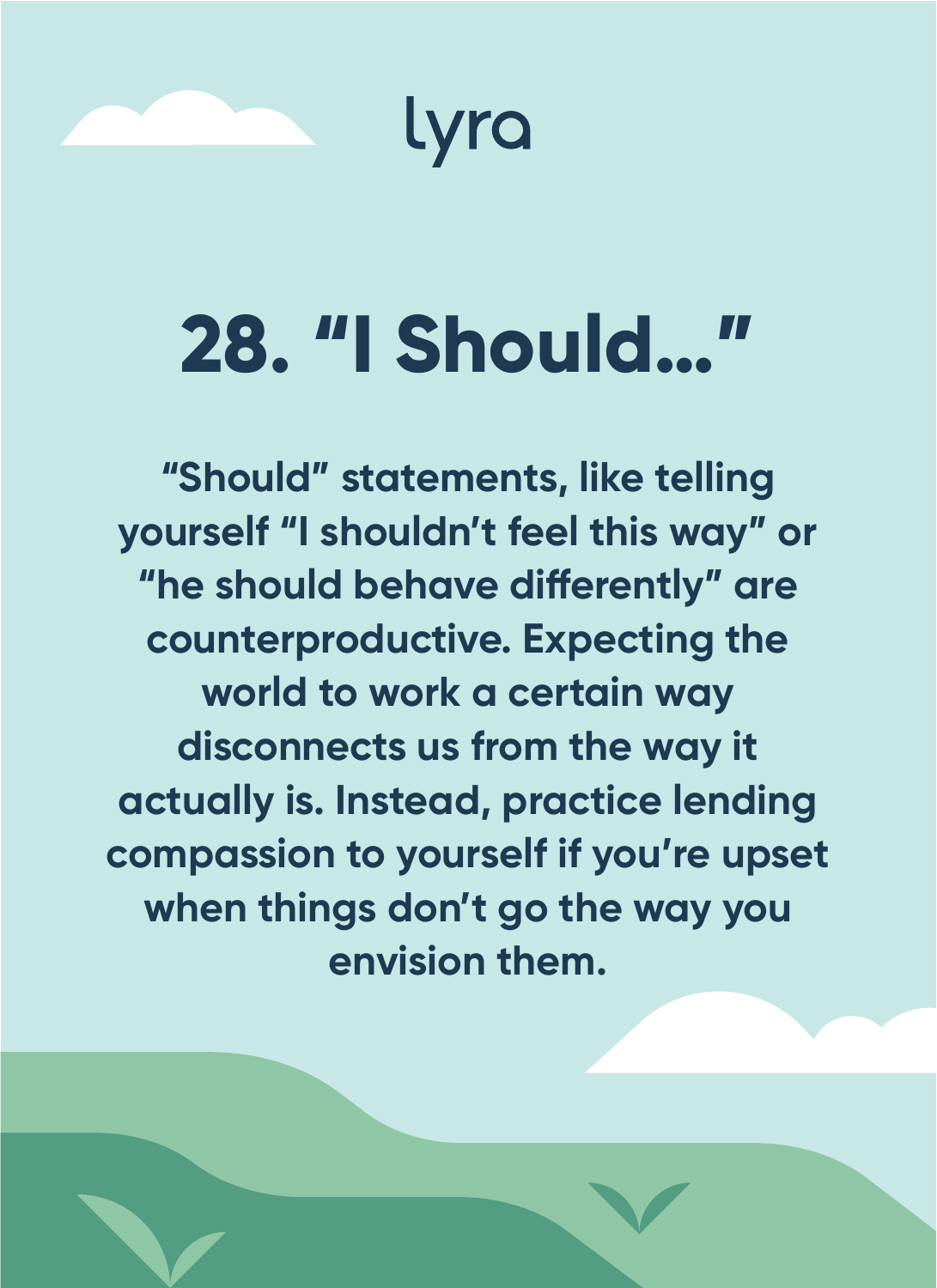

Lyra

## **29. Find the Facts**

**The next time you notice self-critical thoughts, look for the counterevidence. What would a loved one say? What evidence is there that you might be wrong about yourself?**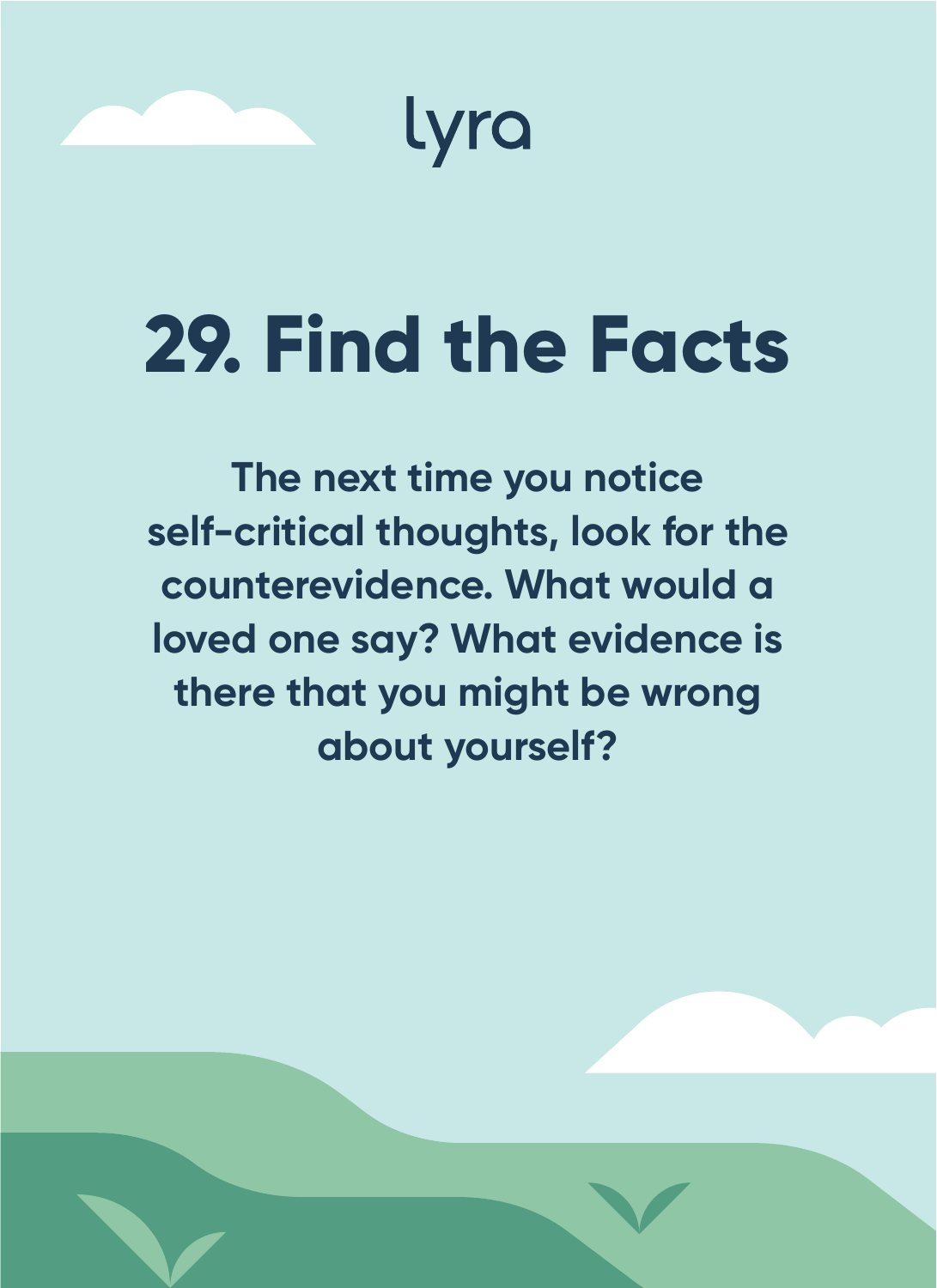

## **30. 4-Step "I" Method**

lyra

**When trying to get your needs met, use "I statements"—**

> **1. Start by stating your emotions with "I feel..."**

- **2. Explain the situation that provokes your feelings with "when you…"**
	- **3. Describe the rationale for your feelings with "because…"**

**4. Kindly propose what you need with "I'm hoping you can…"**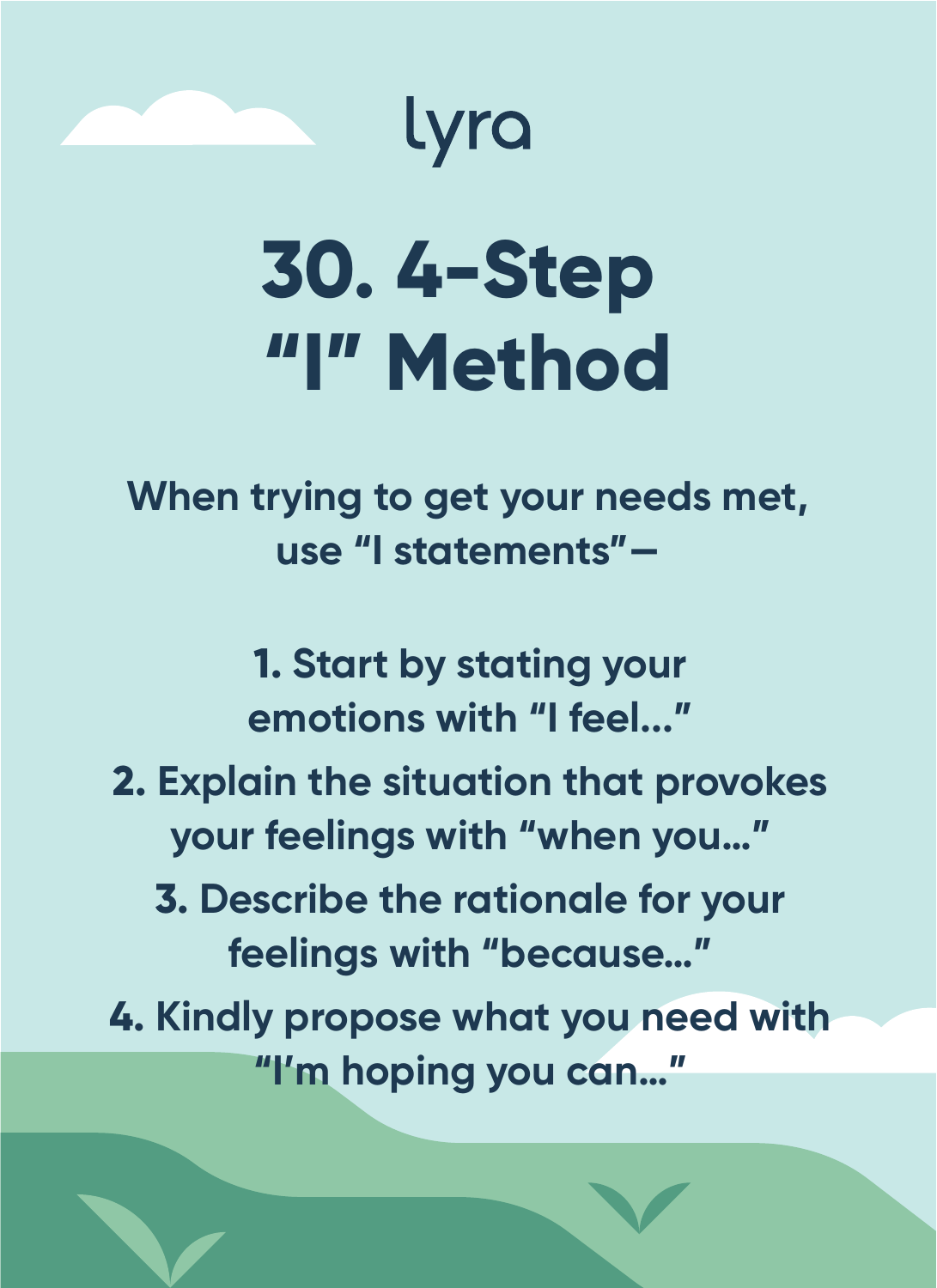

Lyra

## **31. Help Others Keep You Accountable**

**Trying to improve your behaviors or habits? Share your plan with friends, colleagues, and family members. Research tells us that setting intentions with others creates "social accountability" and increases the likelihood that we follow through in pursuing our goals.**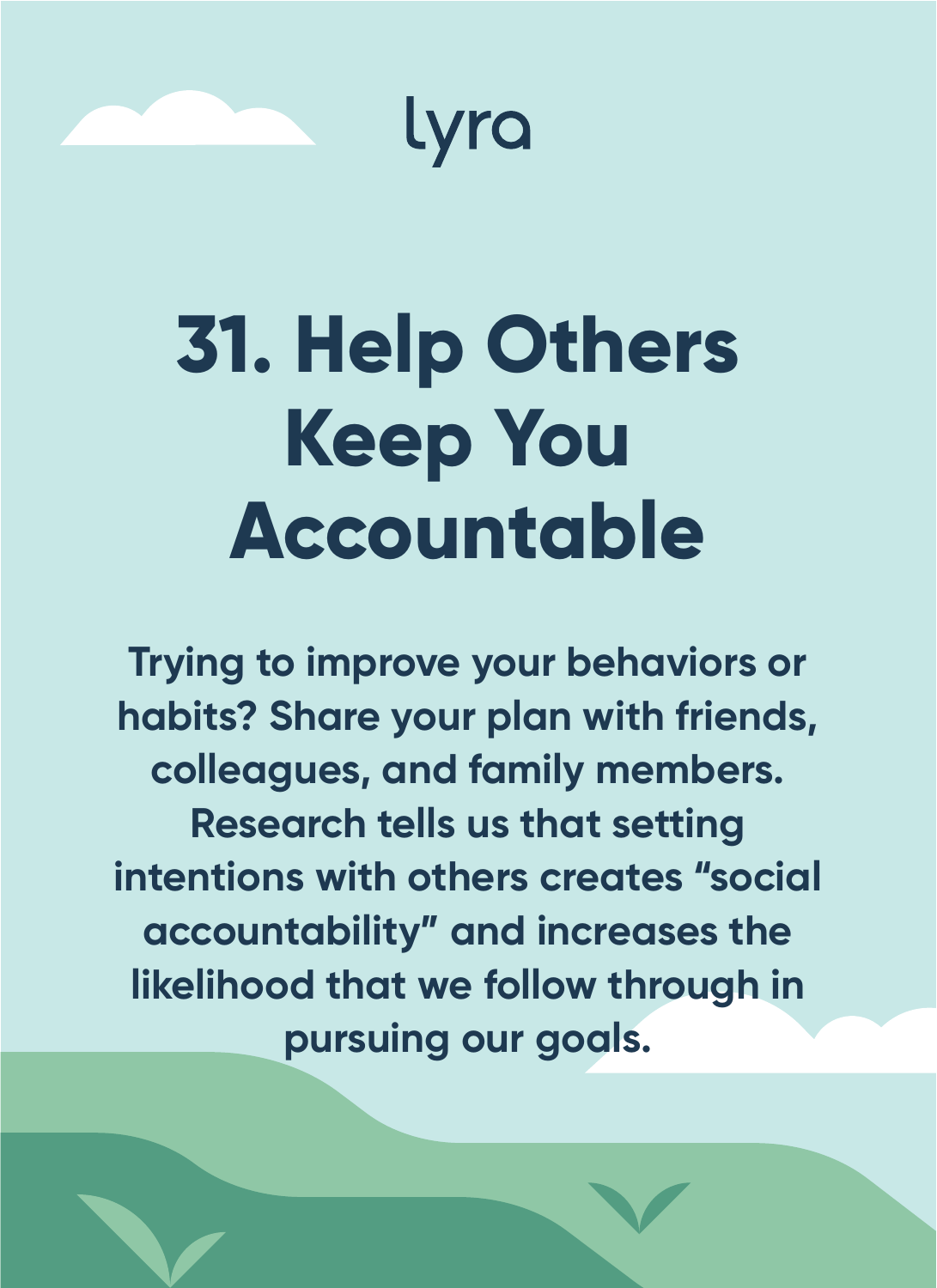

## **32. Check Yourself**

**Next time something bothers you, ask yourself, "What is it about this situation that's so upsetting?" Try to understand the feelings as a personal reaction, not something the other person is doing to you.**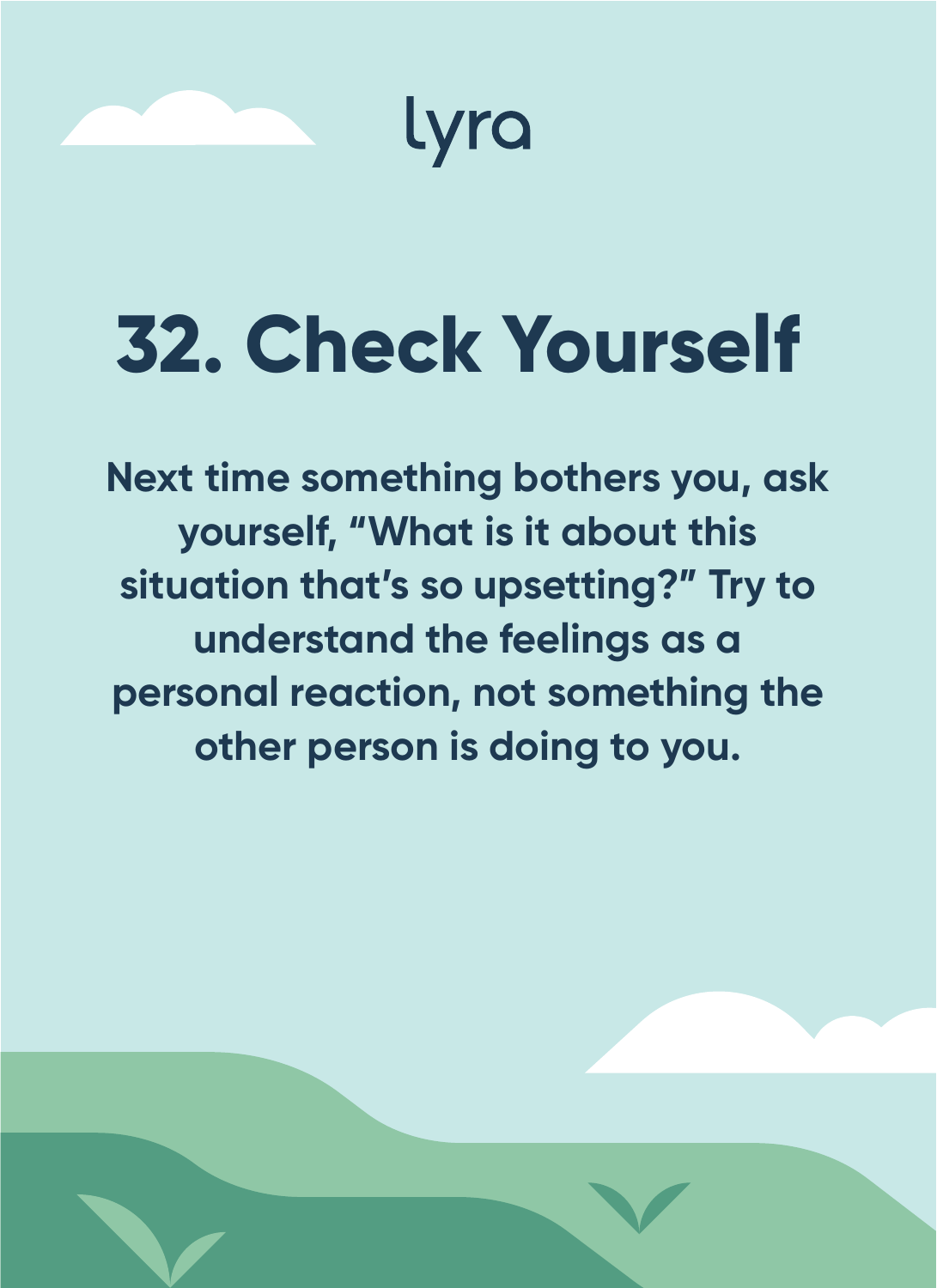

## **33. THINK First**

**When dealing with conflict, be sure to THINK:** 

- **T hink about the issue from the other person's perspective**
- **H ave empathy for their pain**
- **I nterpretation: ask, "what else could be happening here?"**
- **N otice what's working well**
- **K indness is key**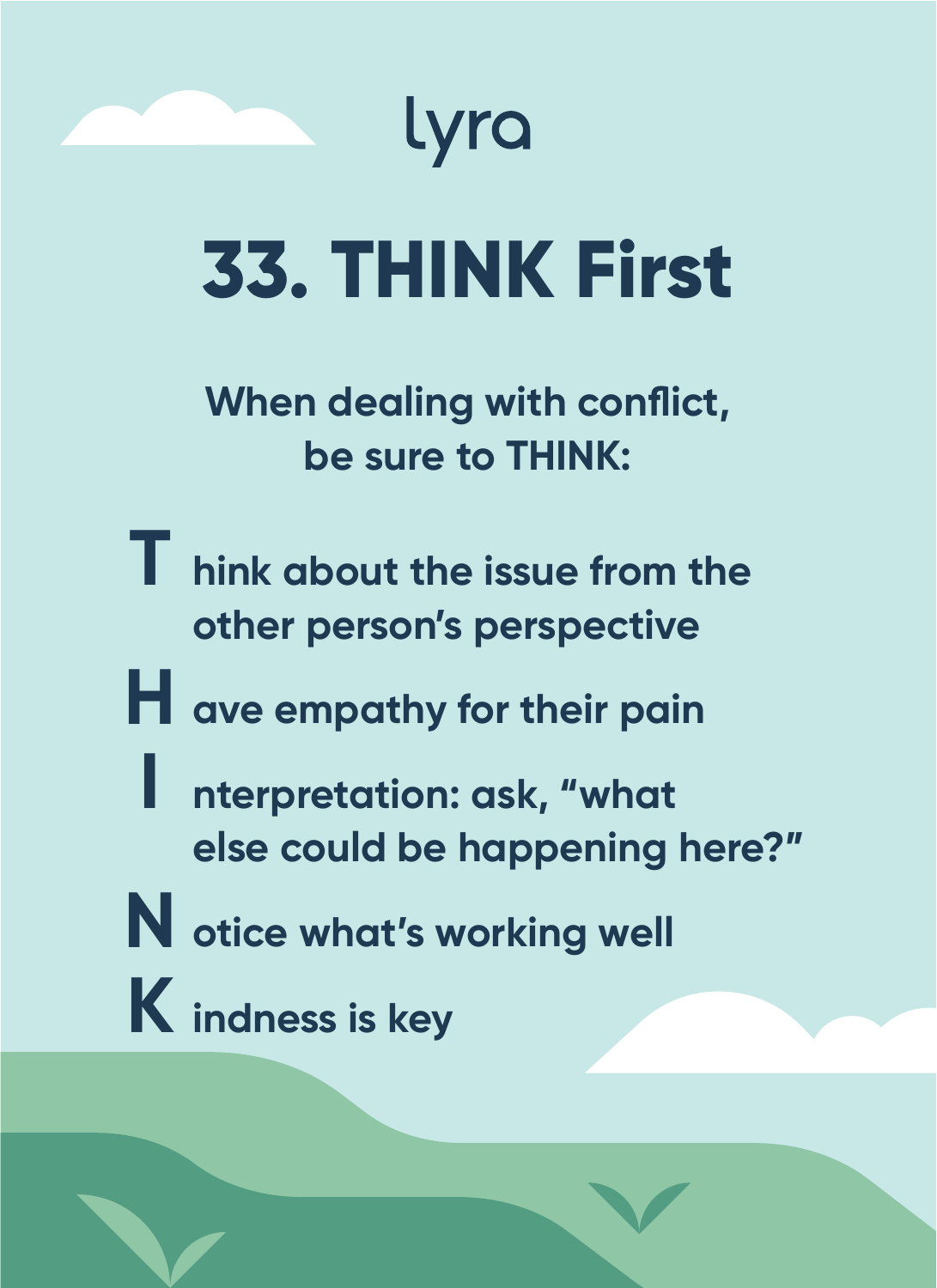

Lyra

## **34. Seek Alternative Explanations**

**When you feel hurt by someone's actions, take note of your initial thought as to why they behaved that way. Did you assume that their behavior was intended to harm or neglect you? Instead, try generating at least 4 alternative explanations for their behavior. This helps to de-personalize the situation and de-escalate your emotions.**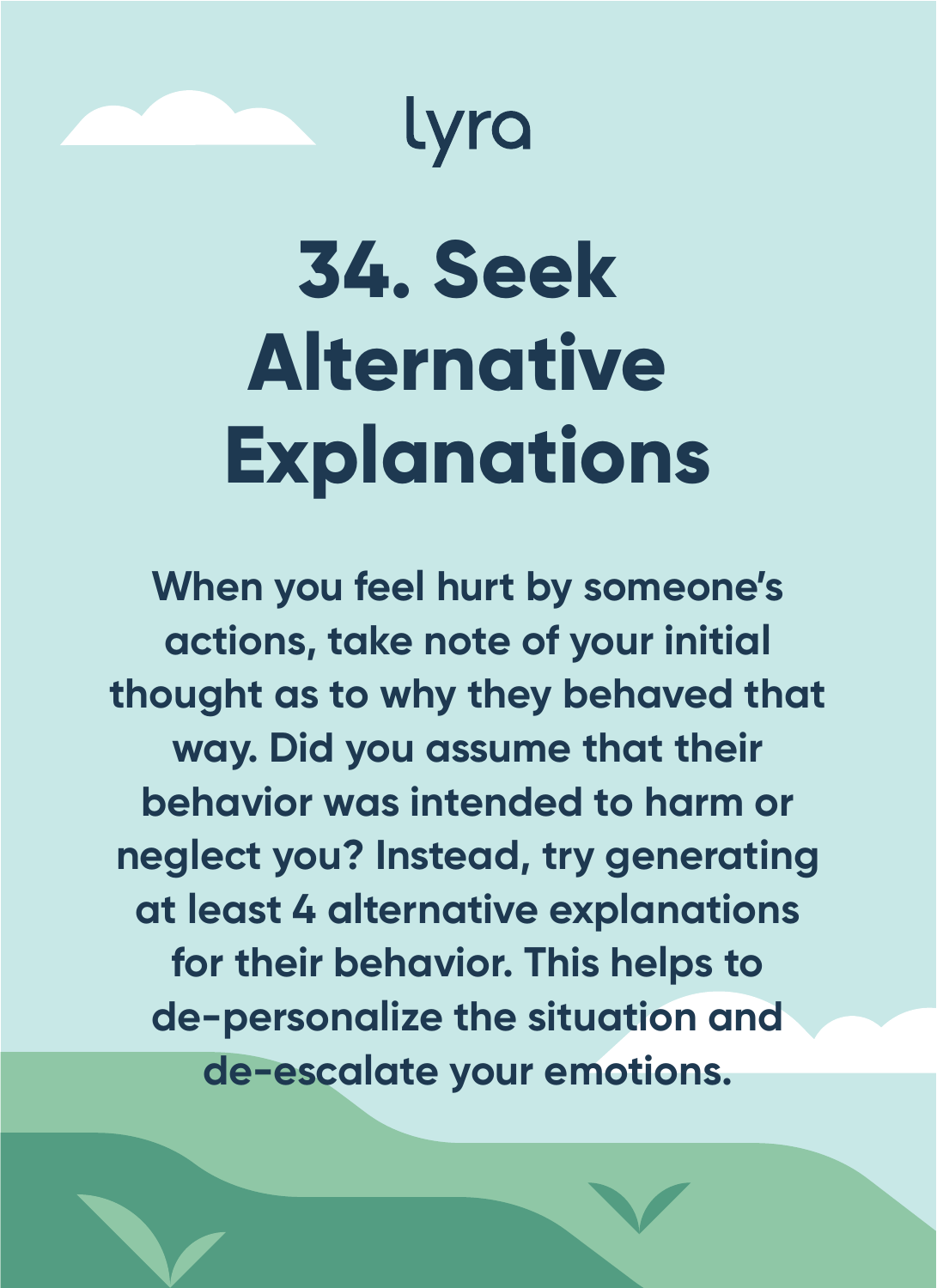

Lyra

#### **35. Thoughts ≠ Facts**

**The next time a negative thought comes up, simply notice it until it passes. Thoughts aren't facts, just temporary experiences. We can't control our thoughts, but we can control our relationship to them.**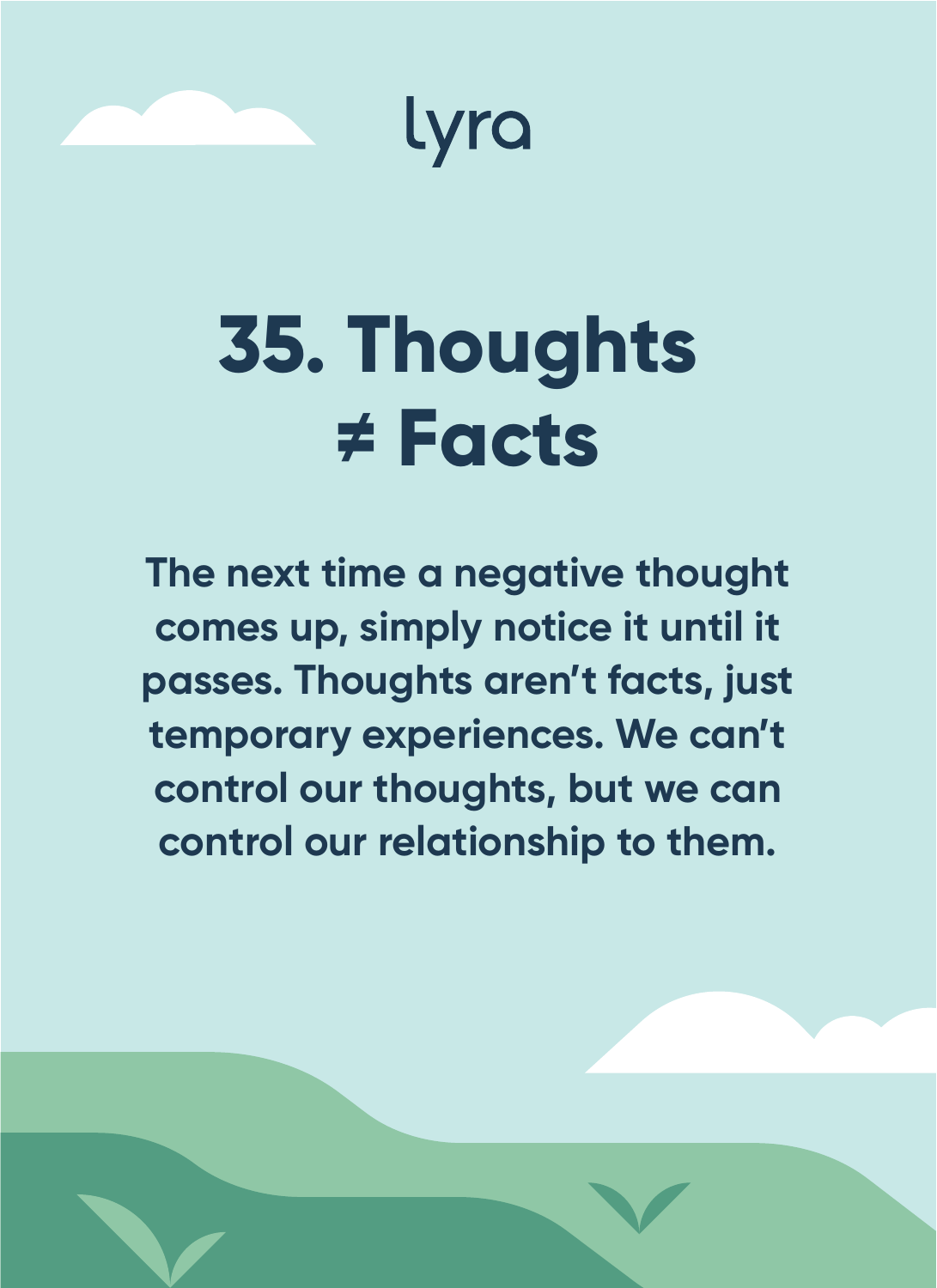

## **36. Help Others by Asking for Help**

**If you notice that a fear of being a burden is preventing you from asking for support from loved ones, remember that being a helper can benefit one's mental health. Research shows that people feel better about themselves when they're able to help others, and the give-and-take of support between friends or loved ones can increase closeness in the relationship.**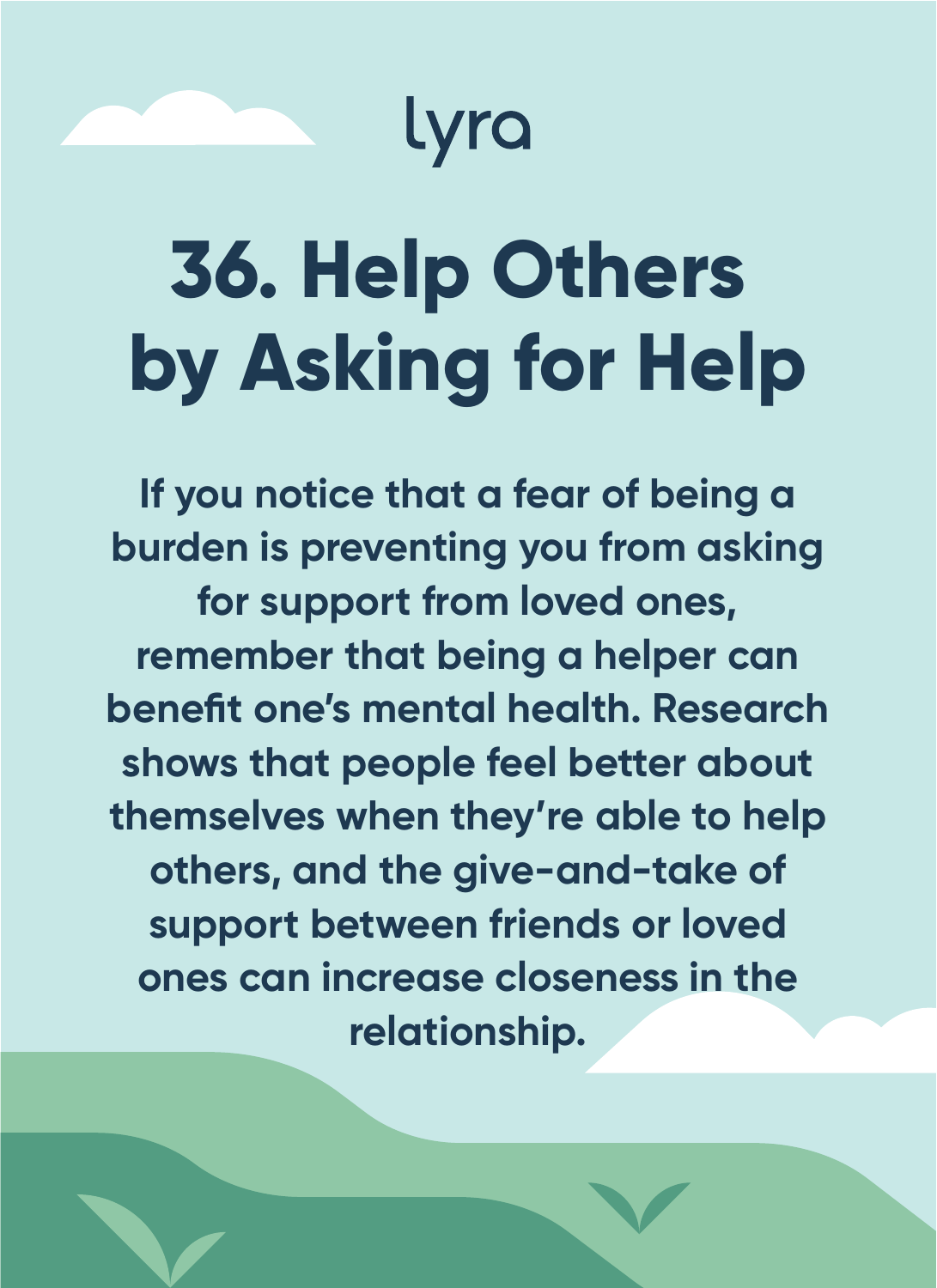

Lyra

## **37. Smile File**

**To fight impostor syndrome, start a "smile file" full of positive feedback. A screenshot of a kind email from a colleague or a strong performance review can remind you of your value when you start to feel less-than.**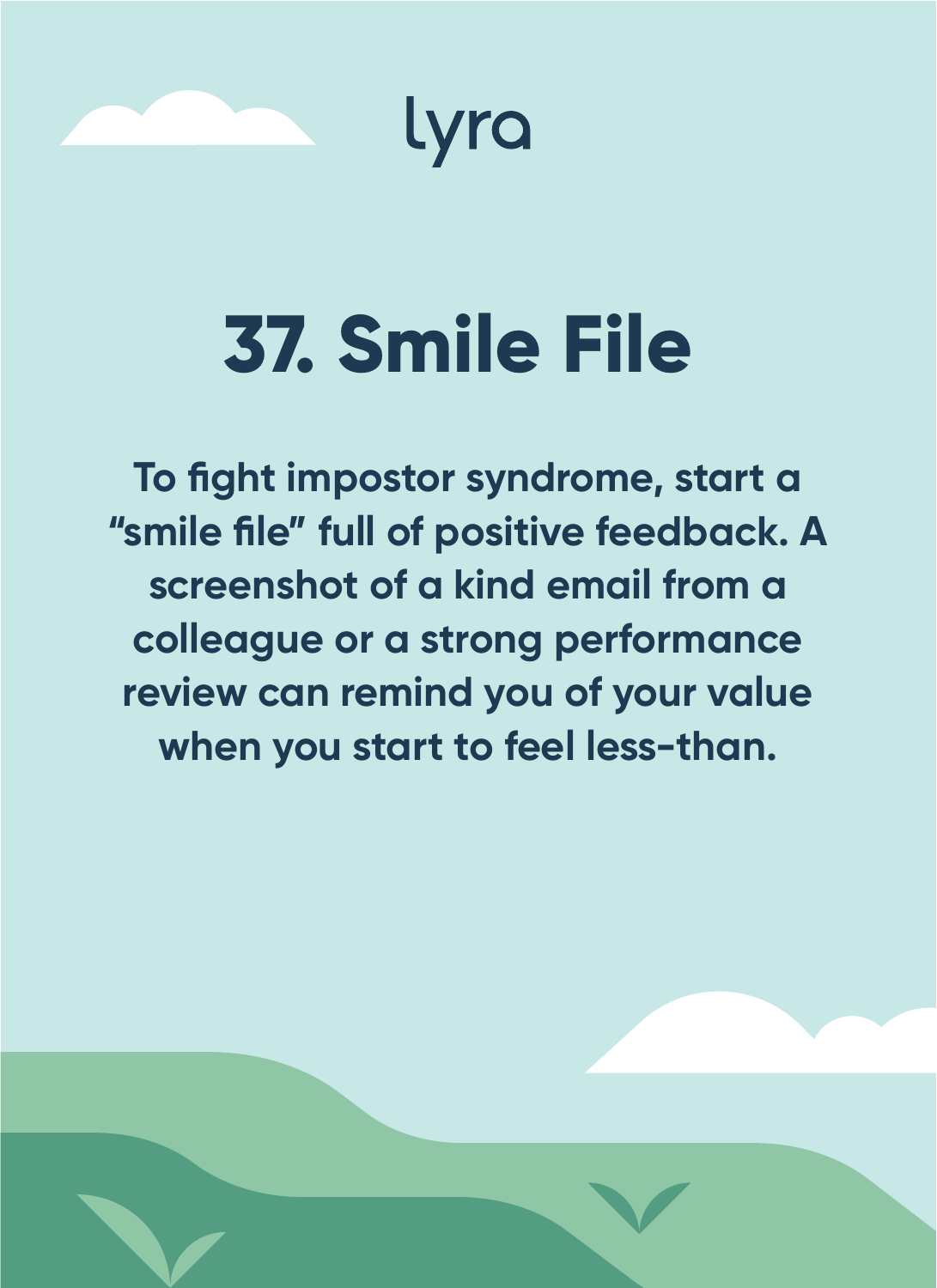

## **38. Your Obituary**

**Imagine you died tomorrow. Write your own obituary, listing your accomplishments, key relationships, and people you helped. What challenges did life throw your way, and how did you respond? Use it to inspire the way you live your life.**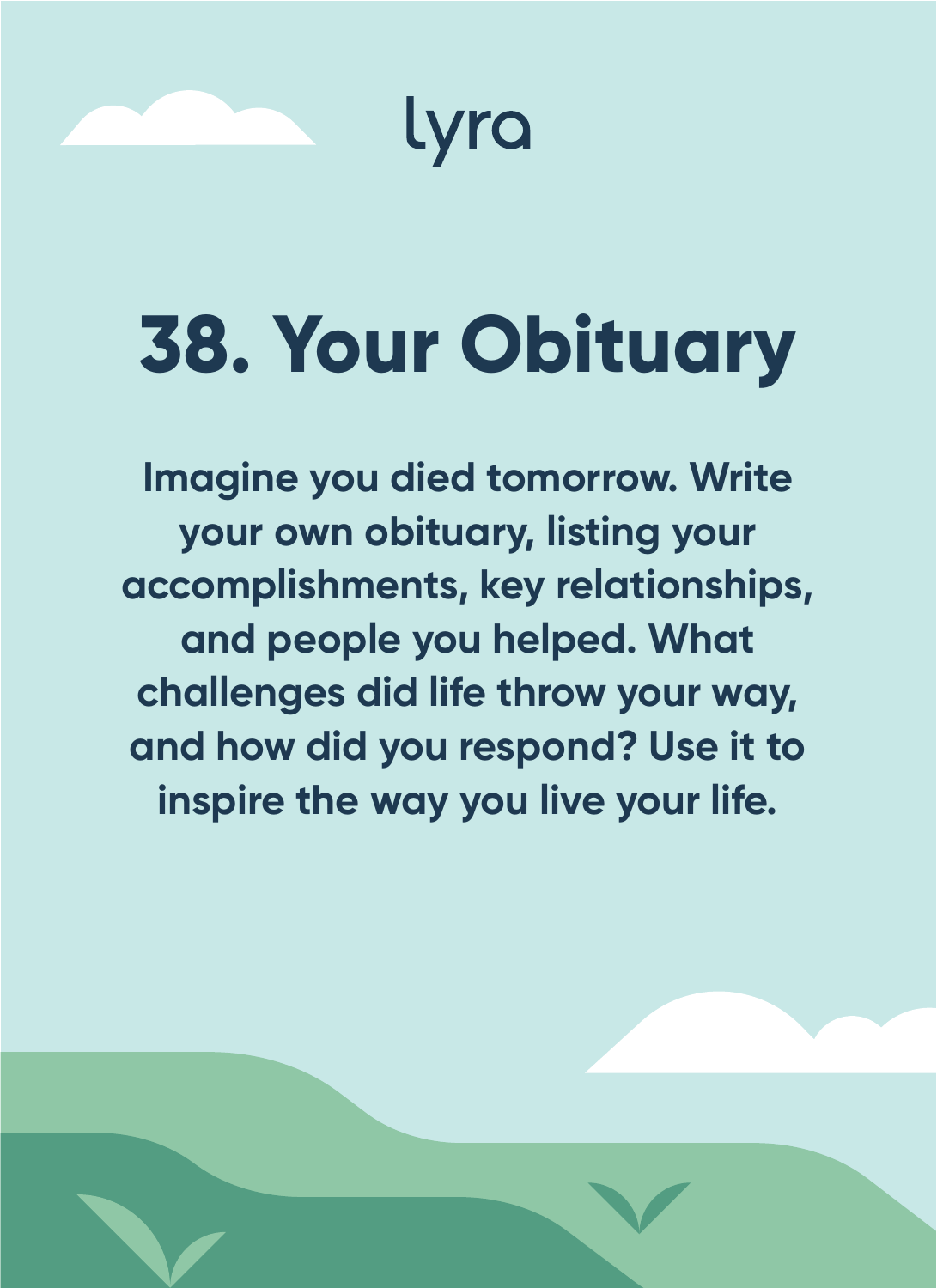



### **39. Move It**

**Stressed? Try stretching it out, then take a quick walk around the block. Just a 10-minute walk can boost your mood for up to two hours, and help clear the cobwebs from your mind.**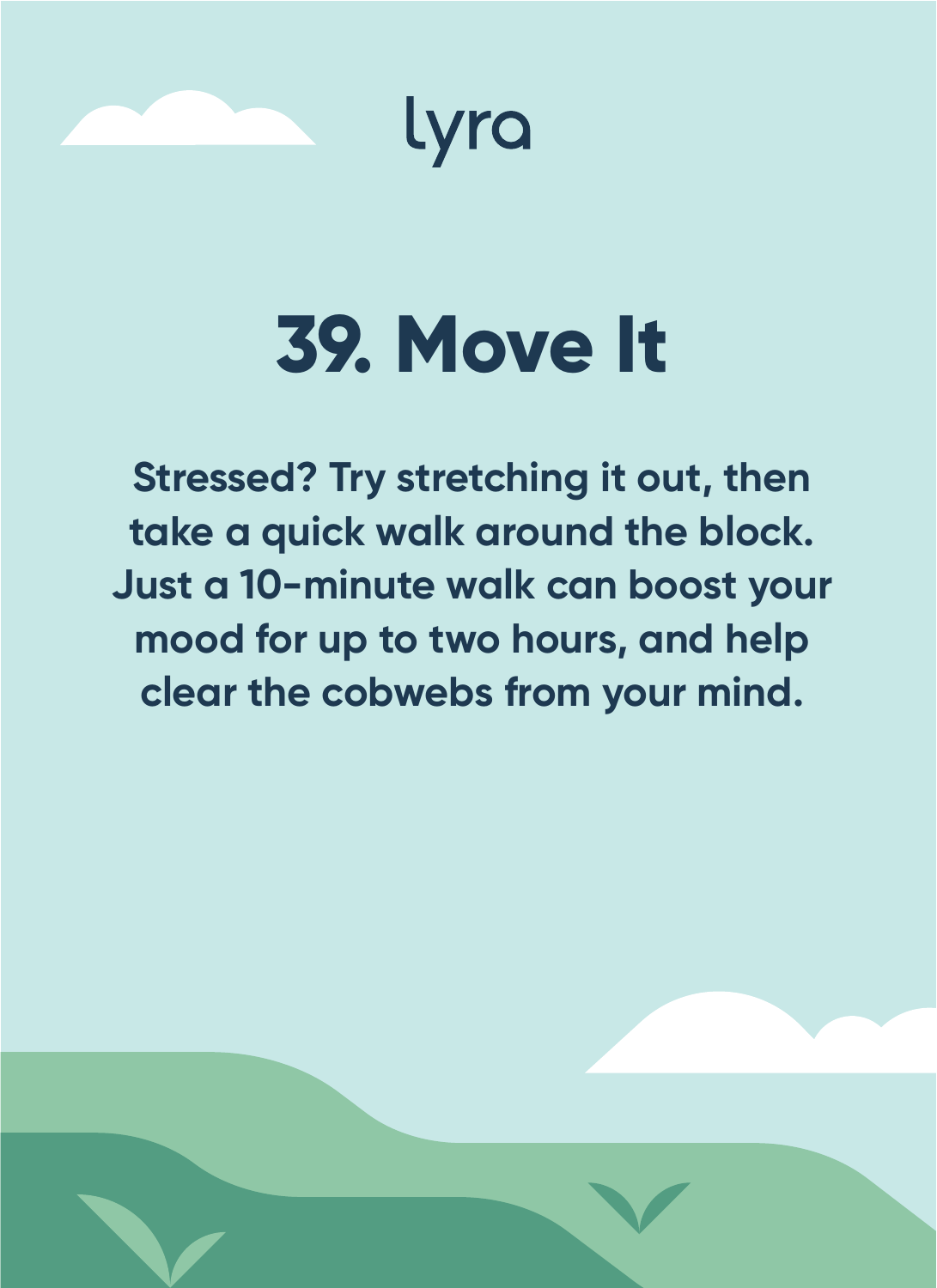

Lyra

## **40. Zoom Out**

**If a problem is overwhelming you, zoom out and look at it in the context of your life overall. Will this still matter in a month? A year? A decade? A little perspective can help you process it.**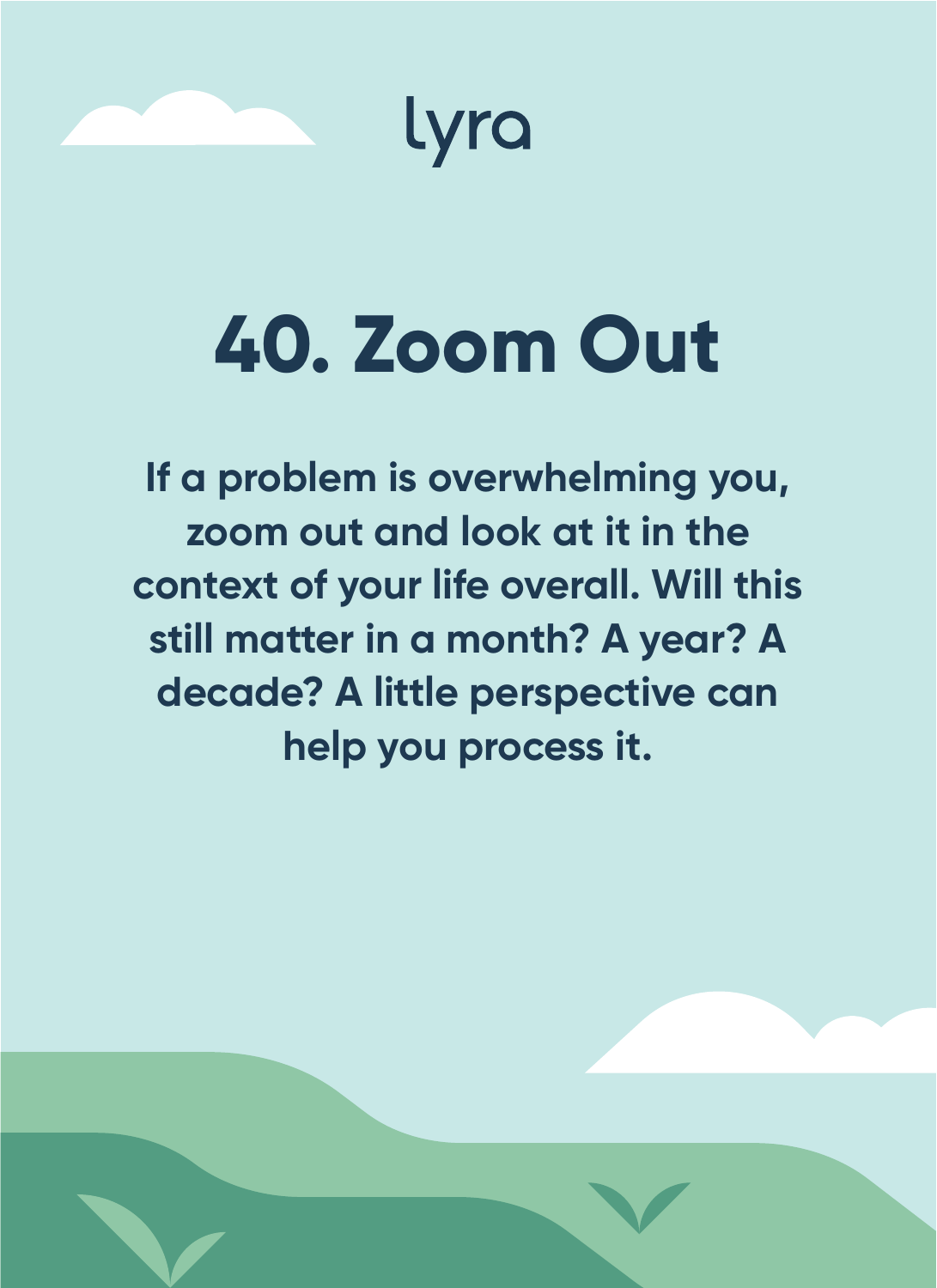



## **41. Make Something**

**Today, create space for something creative. Do a puzzle, doodle in a journal, buy an adult coloring book, bake a cake...anything that's not work-related. Making things makes us feel good.**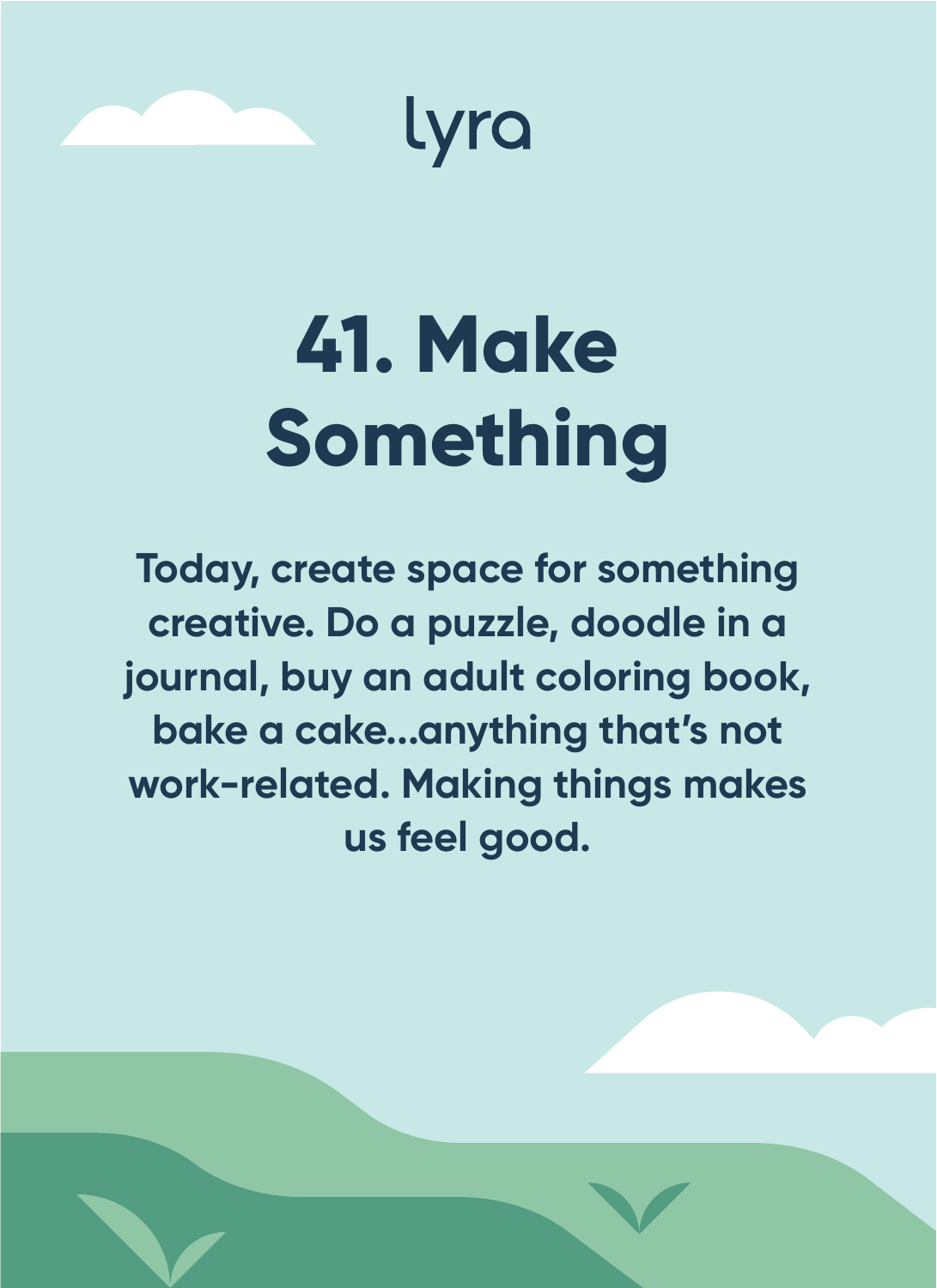

lyra

#### **42. Reward Yourself**

**Next time you reach a goal, even a smaller one, congratulate yourself with a tiny reward, like a short social media break or a smiley face on your to-do list. Even minor acts of reinforcement keep you motivated, and make you more likely to keep up good habits.**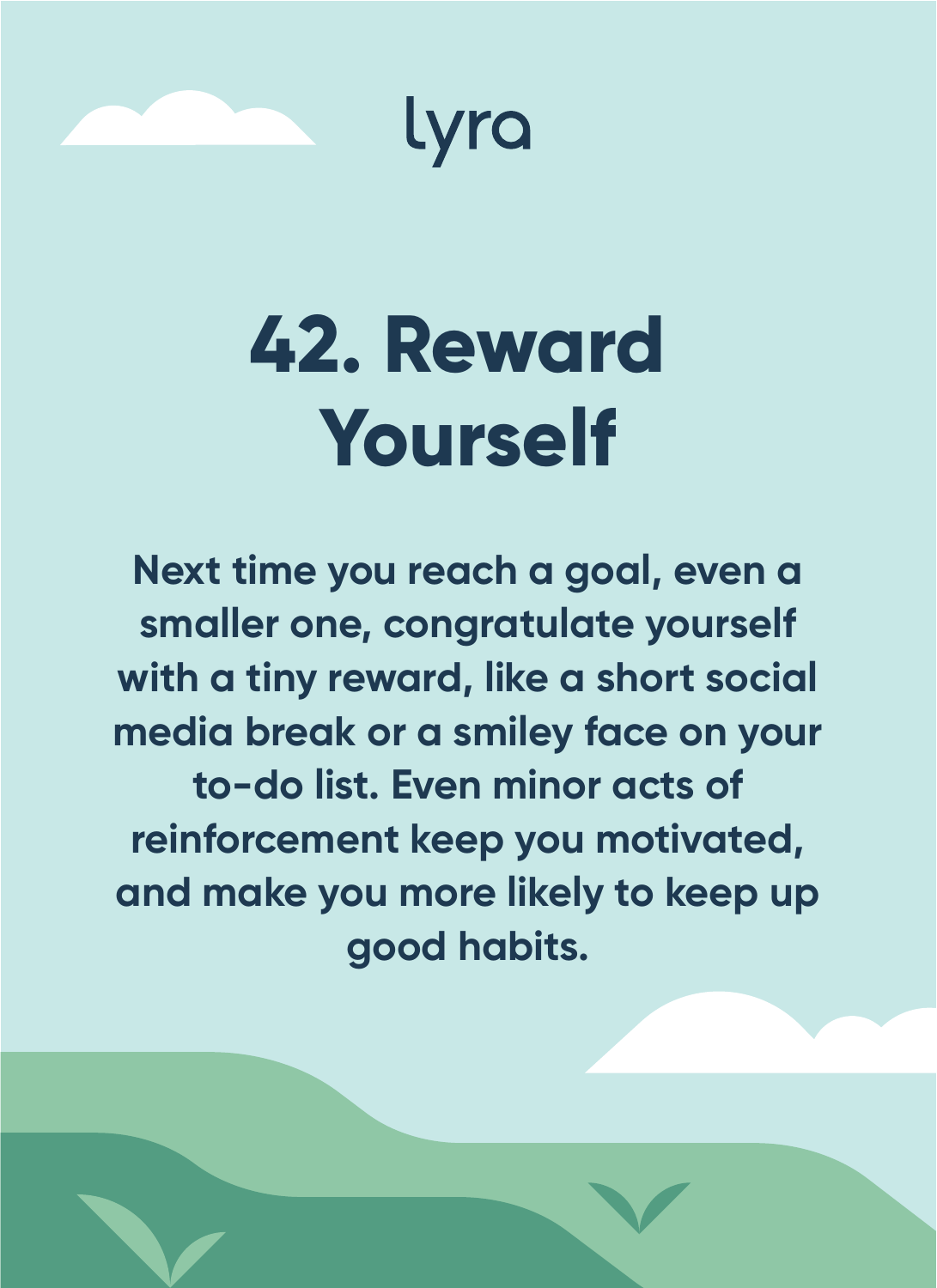

lyra

### **43. Reach Out**

**Make a point to contact someone you haven't spoken to in awhile but care about, like an old friend or extended family member. You'll feel good for making the connection, and can get support from someone with perspective on your life.**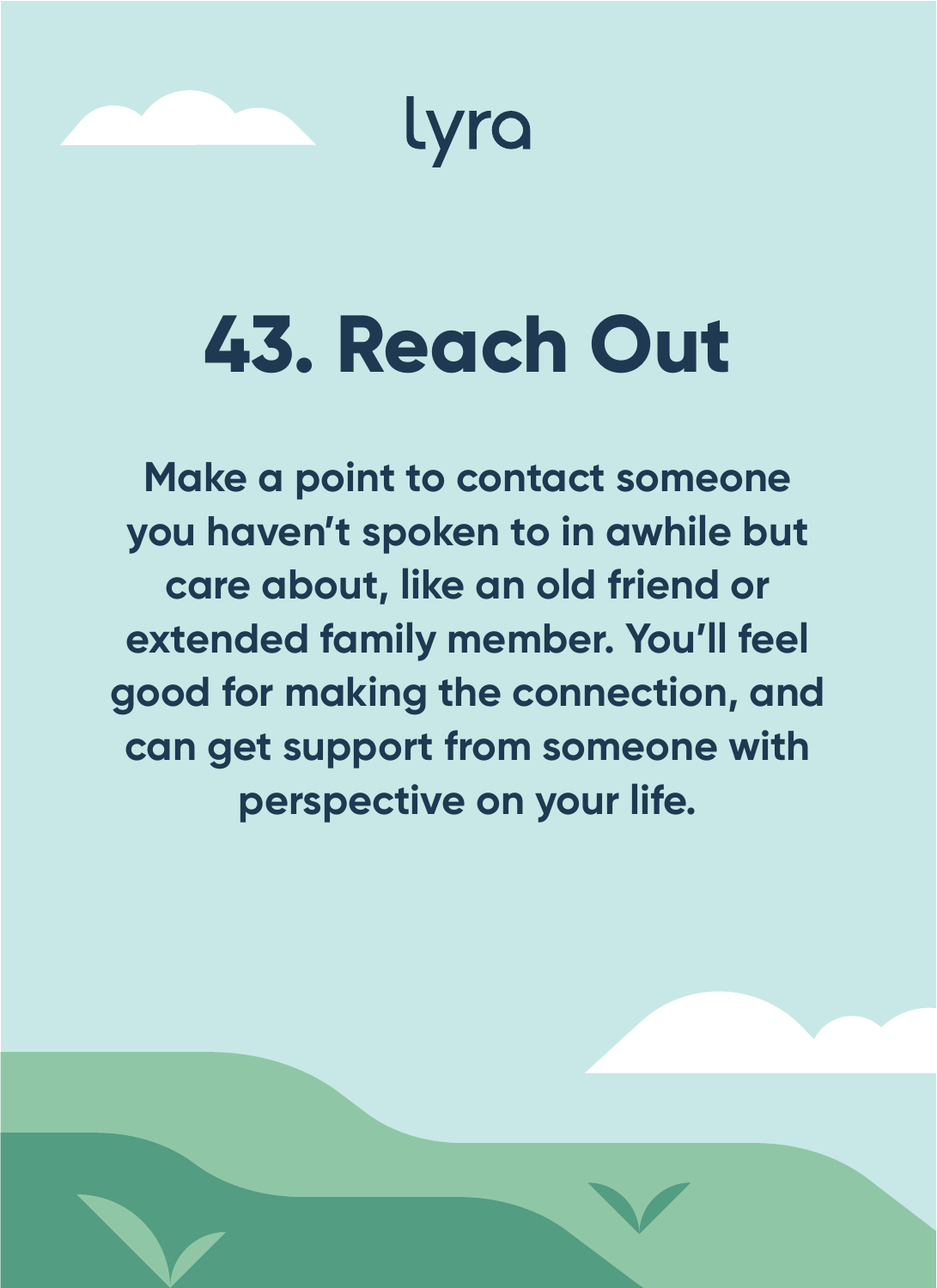#### Lyra

## **44. Notice Your Impulse and Do the Opposite**

**When our feelings are especially intense, we are prone to instinctive behaviors that lead us astray. For example, we may isolate ourselves when feeling depressed, even though social connection is one of the best ways to improve mood. Instead, practice doing the opposite of what your instincts tell you—reaching out when you're sad, or seeking calm in moments of anger.**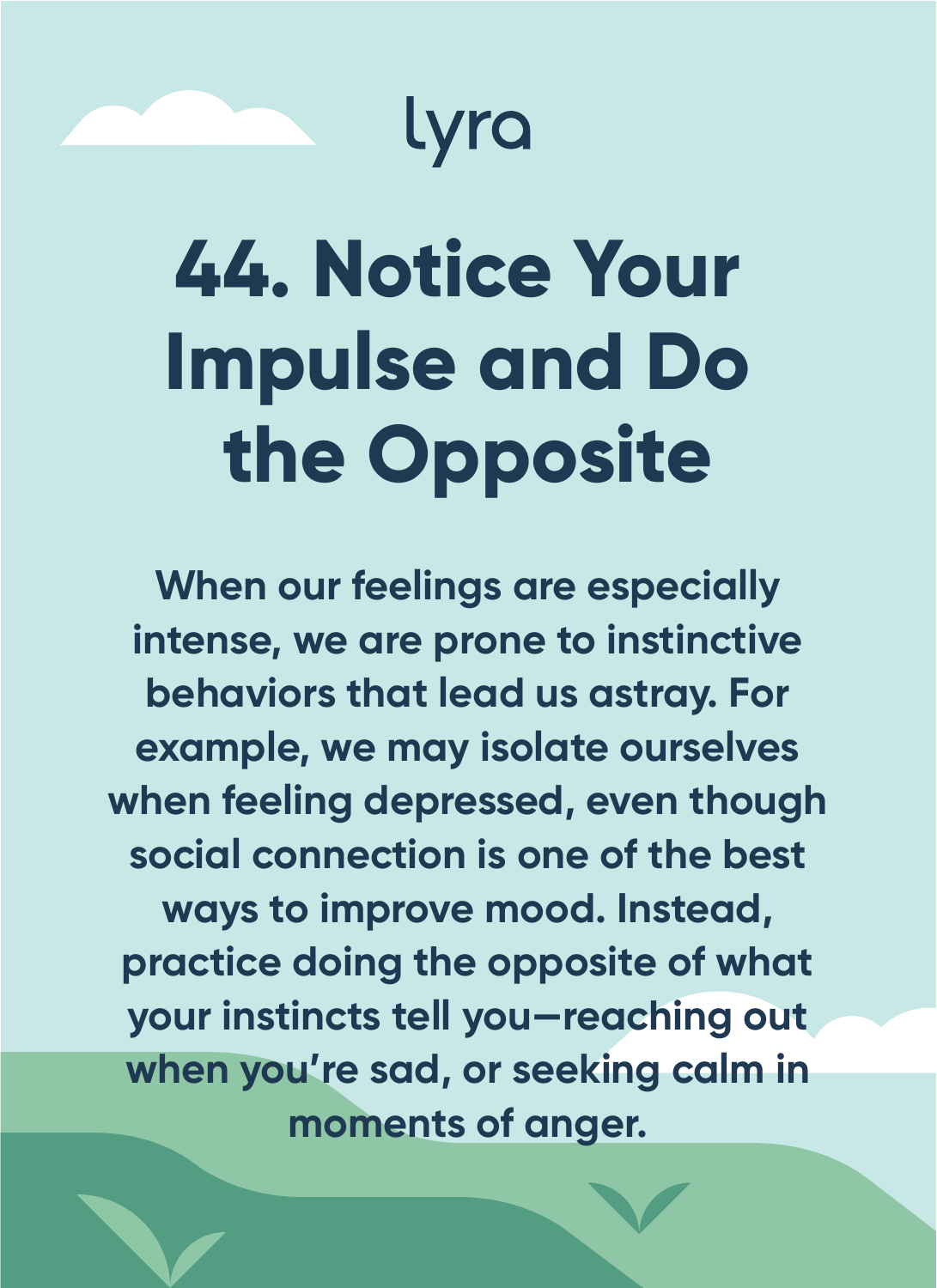

Lyra

#### **45. Take a Break**

**Not enough time in the day? It sounds counter-intuitive, but you need a break. Regular work breaks actually make you more productive by boosting your attention span and preventing cabin fever.**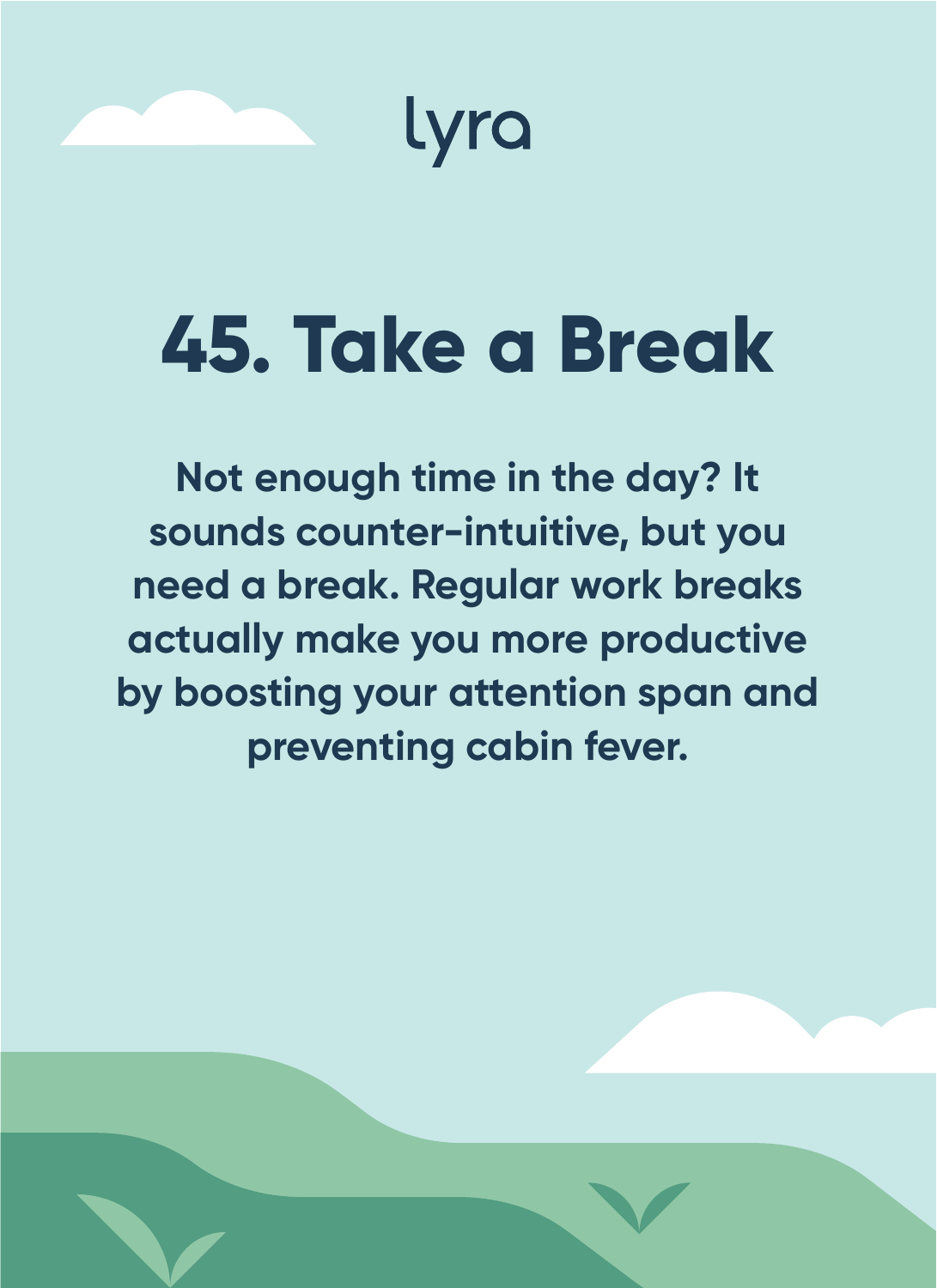

## **46. Track Your Progress**

**Help yourself achieve your behavior change goals by tracking your progress in concrete, measurable ways. Consider tracking metrics like duration and frequency for a given behavior you're wanting to change and observing how you progress over time. Seeing measurable improvement will help keep you motivated, while seeing plateaus or dips will help you to intervene early, before you're too far o track.**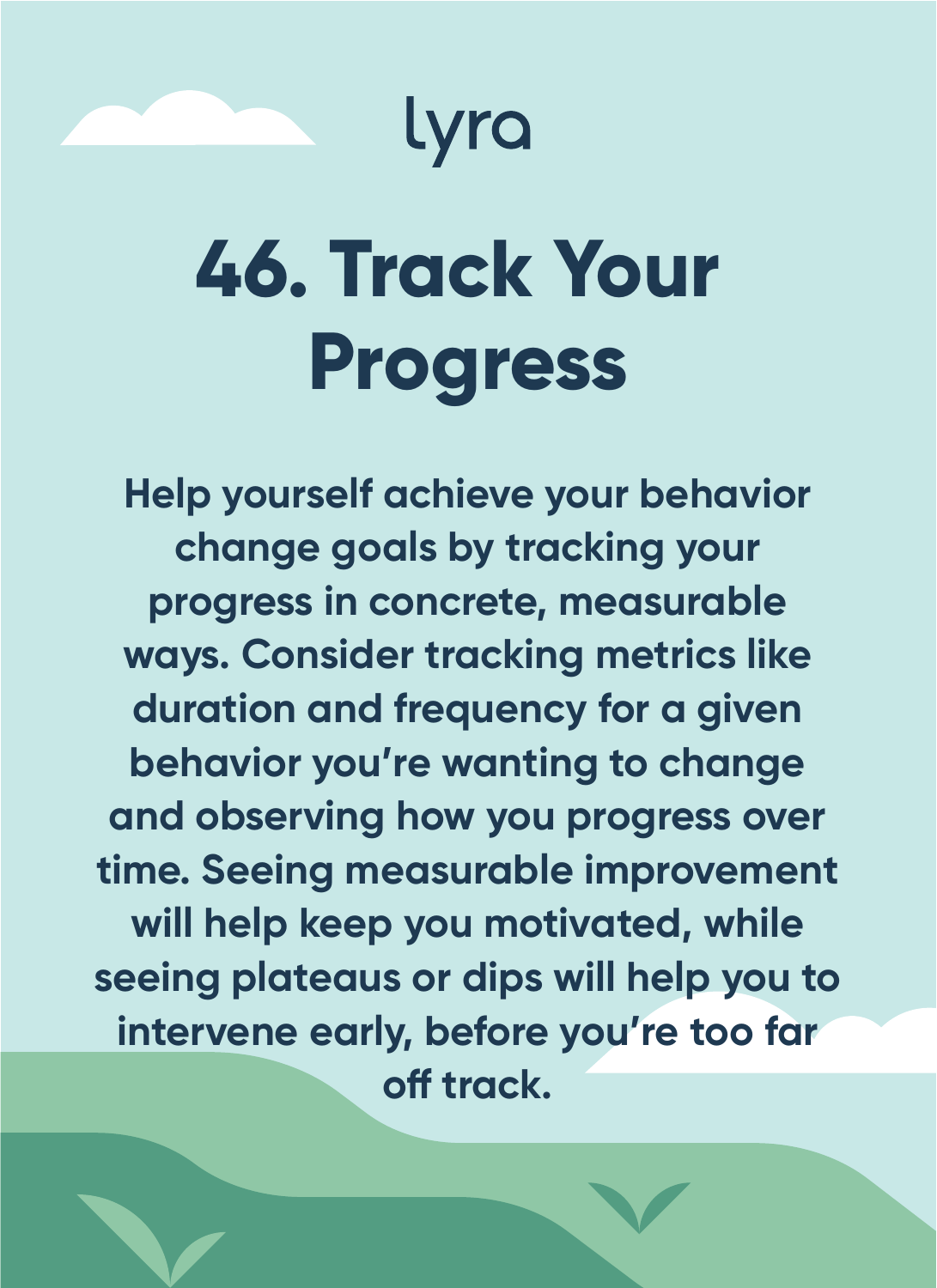



### **47. Dance It Out**

**Did you know that movement can help your body process overwhelming emotions? Here's your cue to play your favorite song, and dance it out.**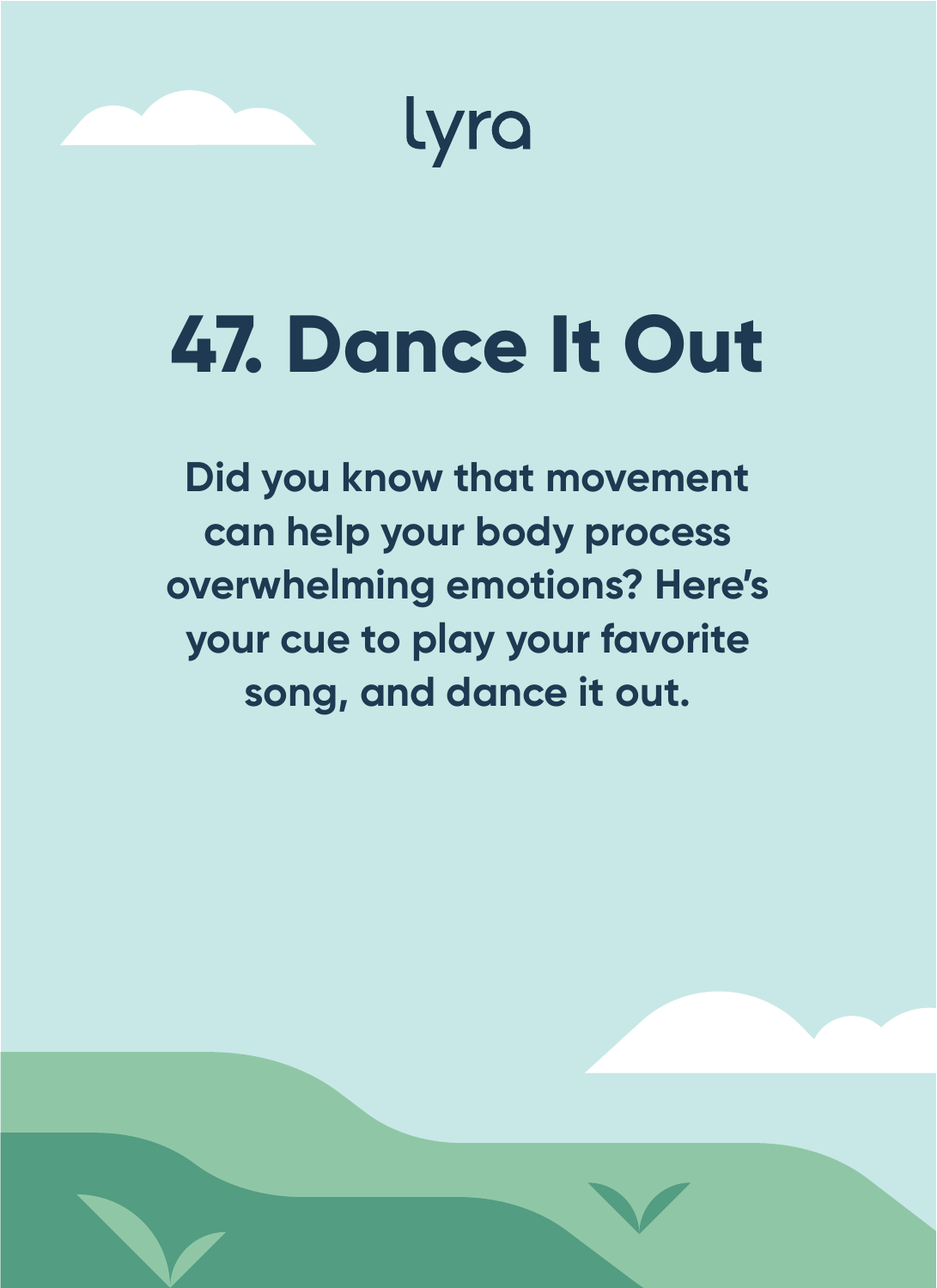



# **48. Think Flexibly**

**When someone upsets you, try to put yourself in their shoes. Could something else be bothering them? Empathizing helps broaden the range of emotions you feel in the moment so you can react thoughtfully.**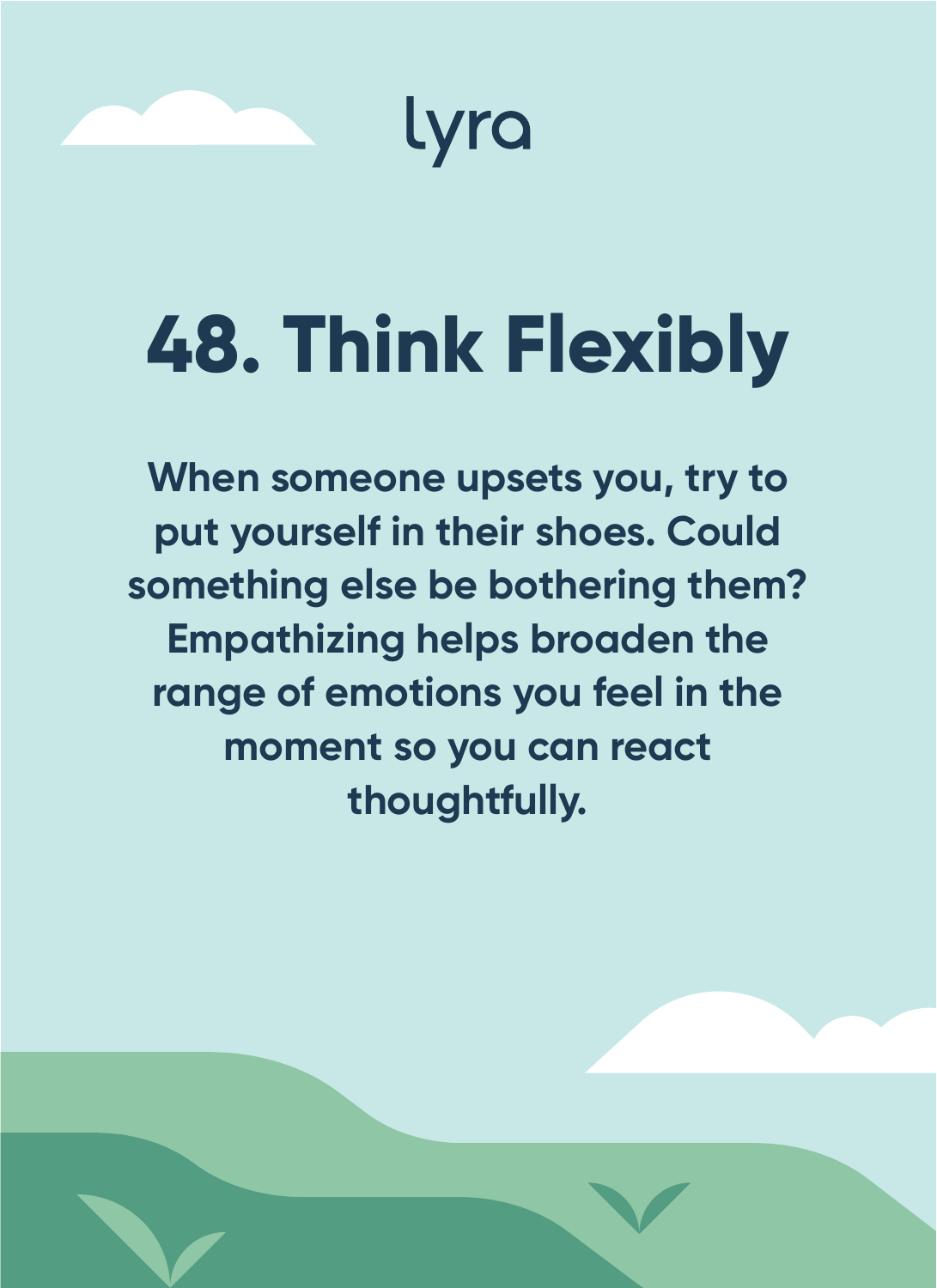

lyra

### **49. Serenity**

**Serenity involves changing what you can change, accepting what you can't change, and developing**  the wisdom to know the difference. **Some things are beyond your control, and that's okay. Reflect on a situation in your life where this concept might apply.**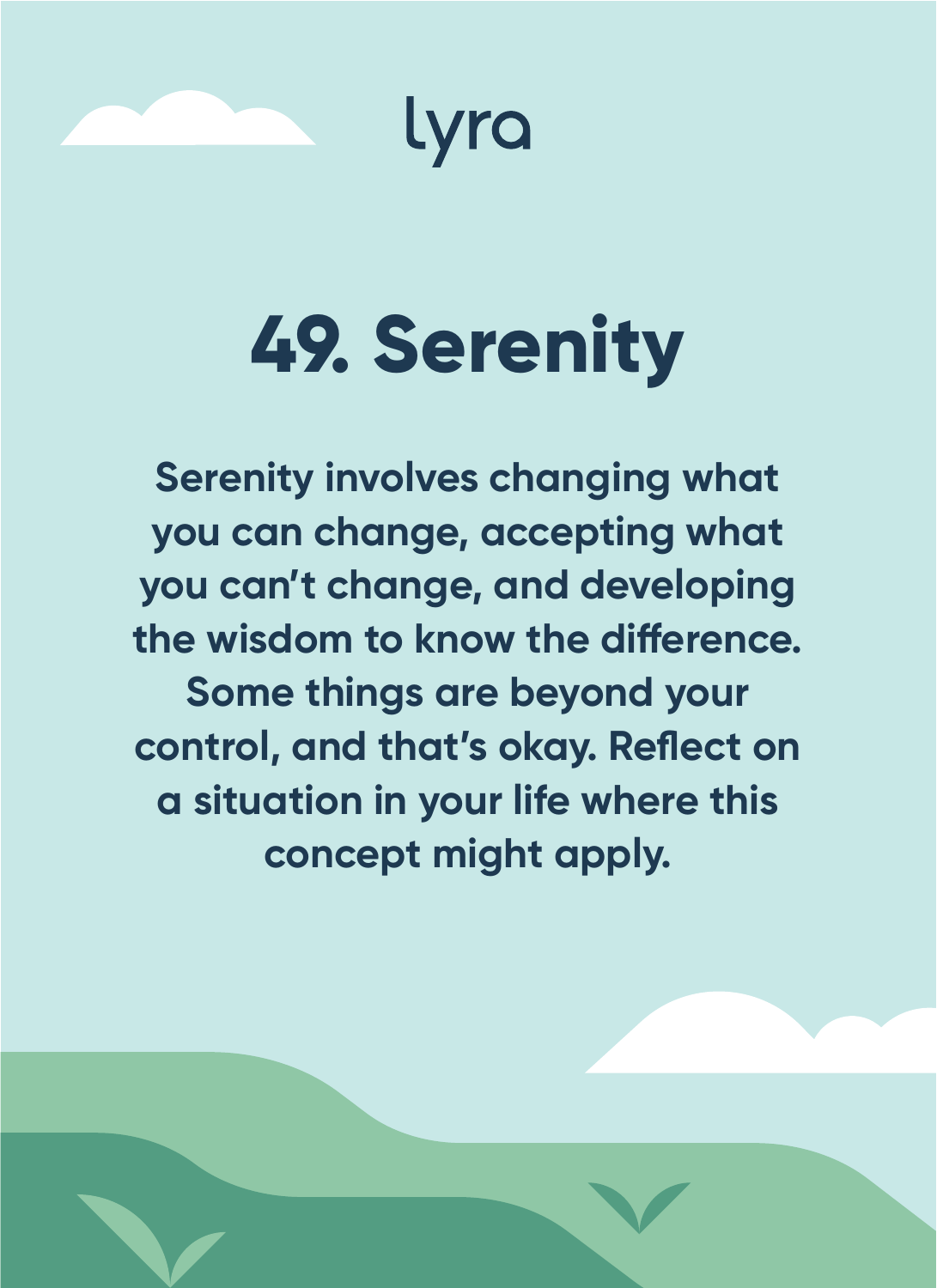



## **50. Leave Things Open**

**Today, instead of asking "yes" or "no" questions, try asking open-ended questions that start with "how" or "what." For example, "How are you feeling?" or "What are your thoughts?" This signals you truly care what the other person has to say.**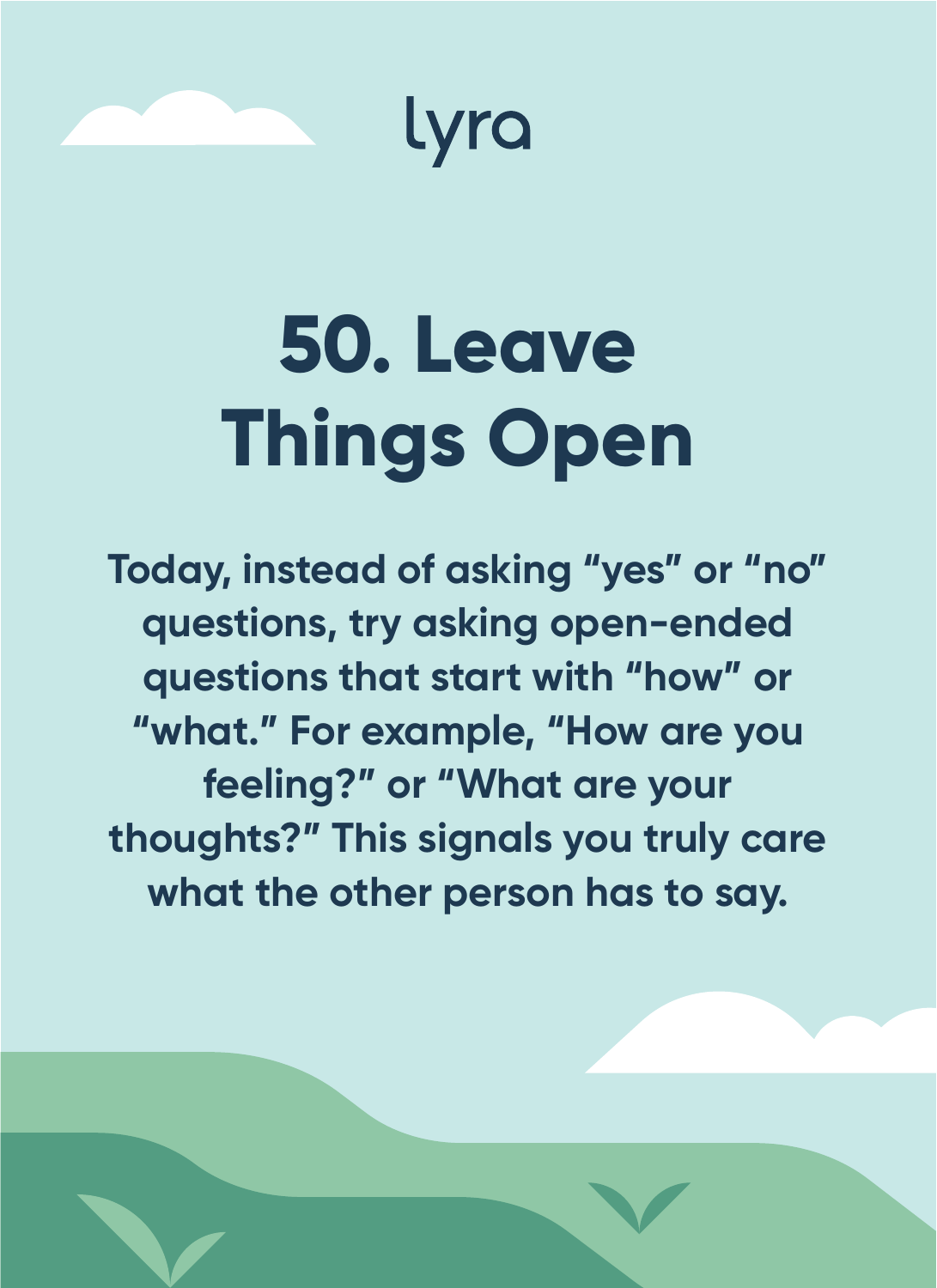

lyra

## **51. Sum It Up**

**In your next conversation, try to summarize what the other person shared to demonstrate that you're listening closely. For example, "You're concerned about whether we'll meet the deadline and you'd like more help from the team. Do I have that right?"**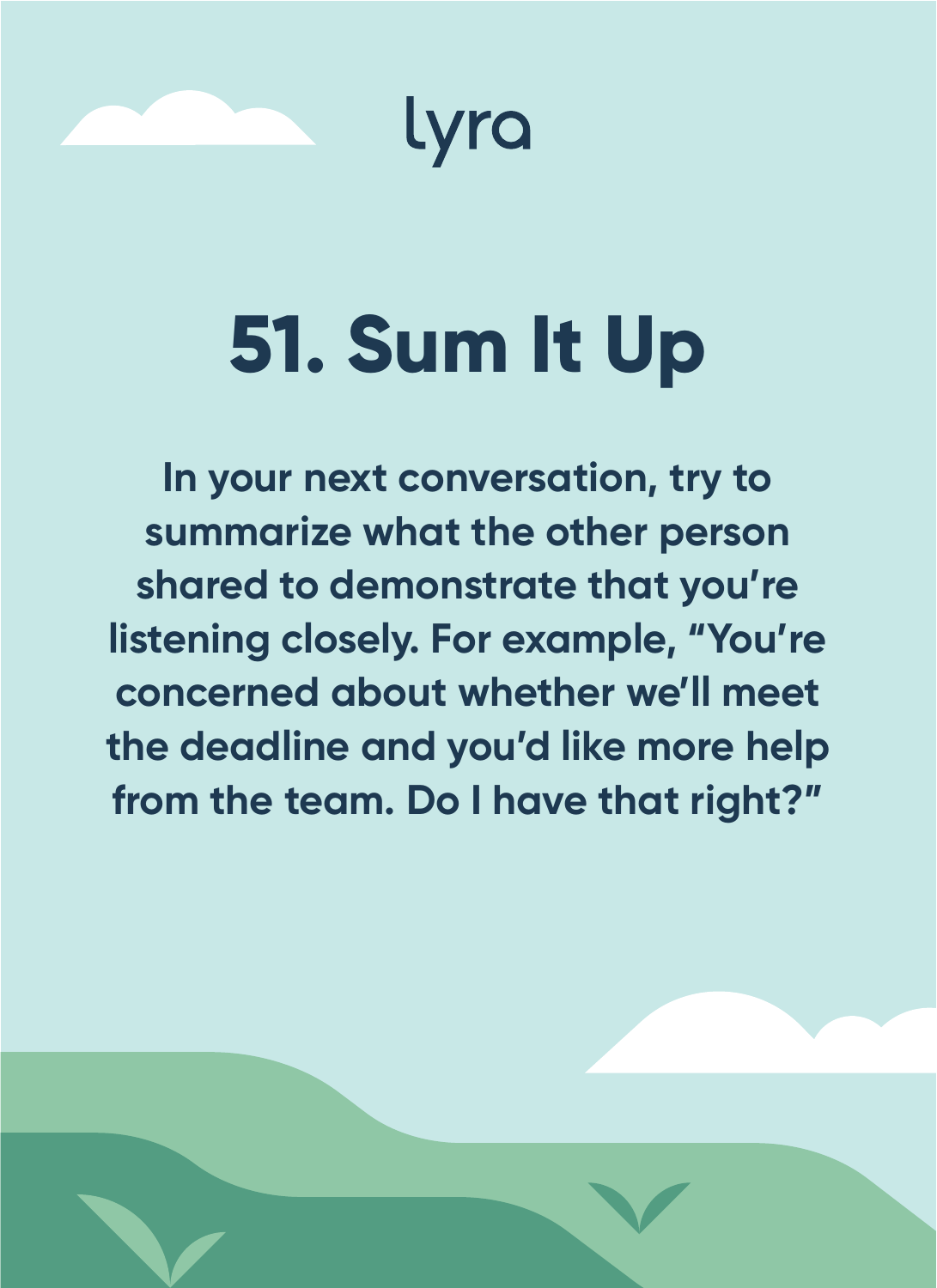

lyra

#### **52. Show Yourself Grace**

**We're often harder on ourselves than we are with other people. Remember that you've dealt with working and living under extraordinary circumstances, and are stronger than you think.**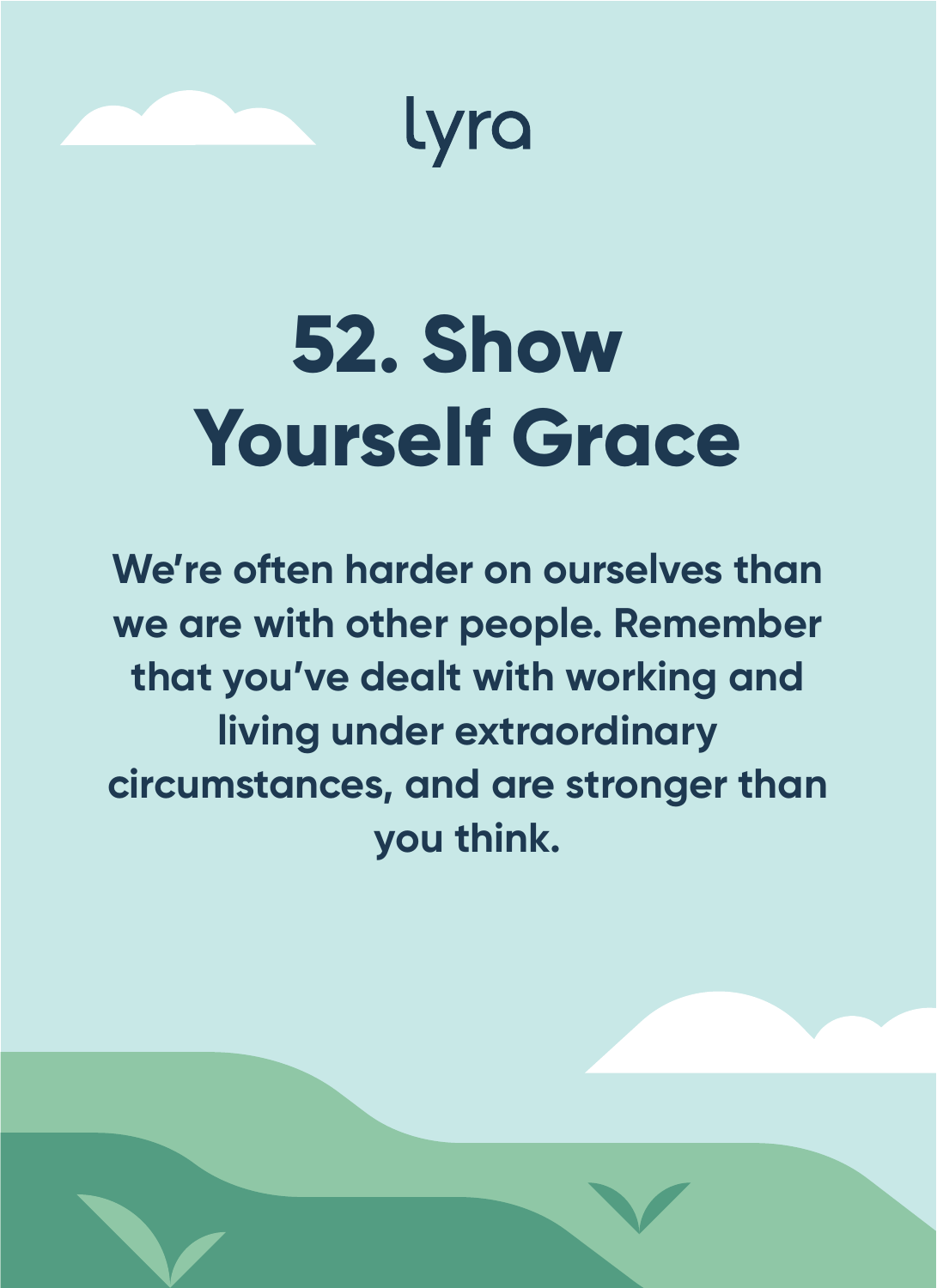

#### **53. Set Boundaries**

**When was the last time you set a boundary? Taking an assertive position, like limiting communication with someone, can help you protect your emotional energy. State your position neutrally and without judgment, but stand your ground.**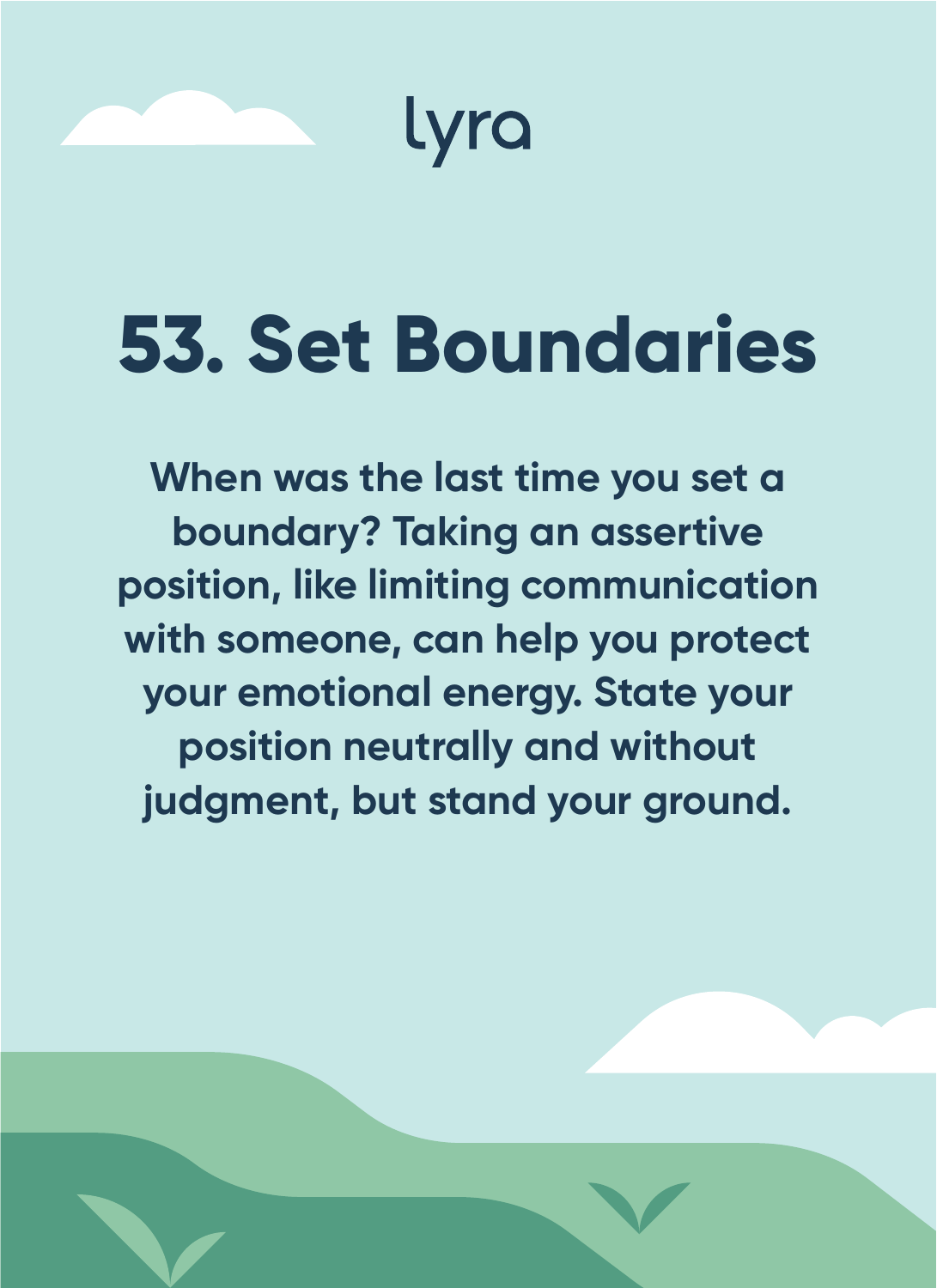

lyra

## **54. Schedule Joy**

**Today, write down three activities you love to do (or would like to try) that bring you joy. Then, plan a specific time in your calendar to do those things in the next week. Having something to look forward to can be a joy on its own.**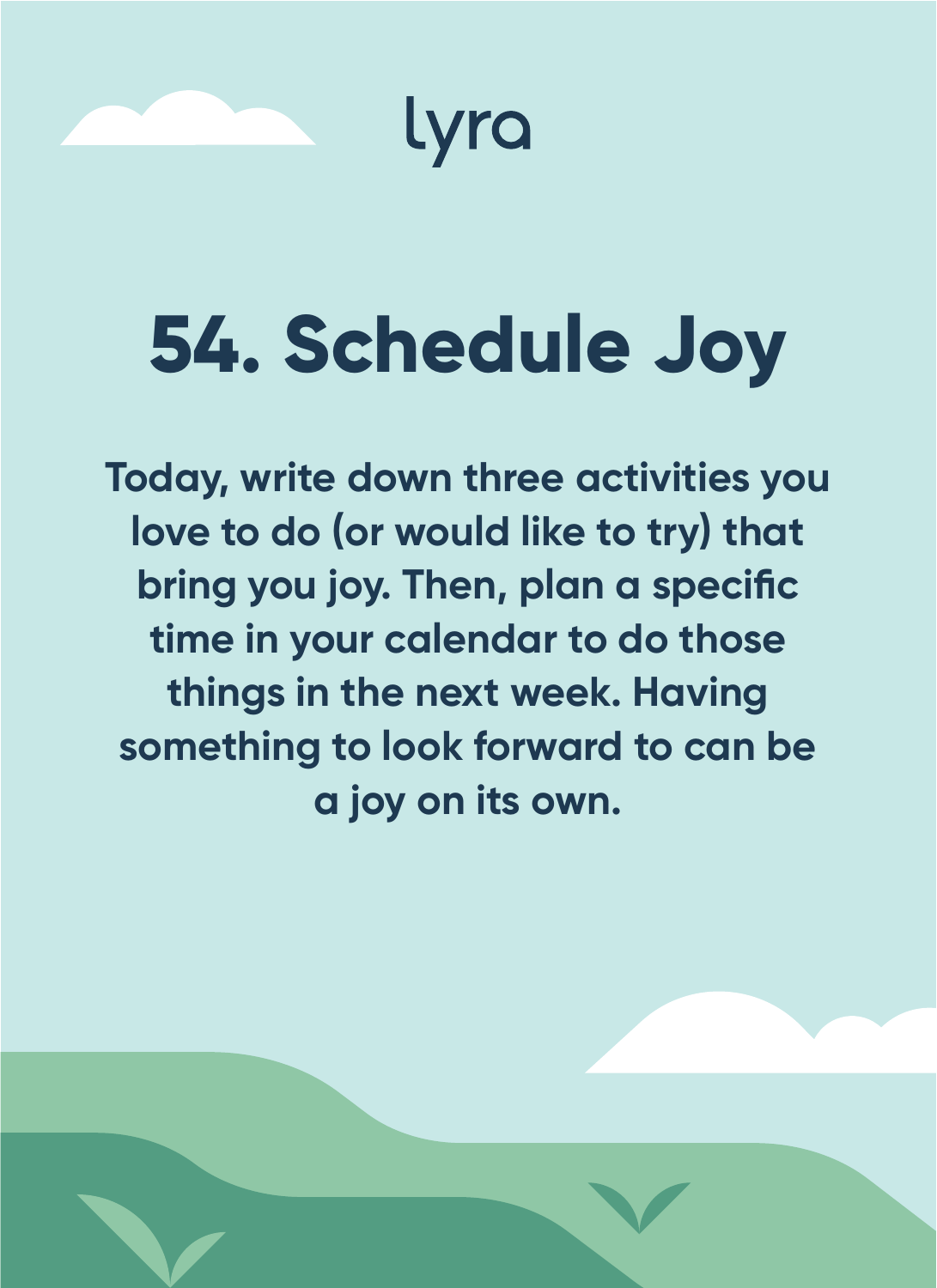



### **55. A Not-To-Do List**

**If your to-do list seems overwhelming, take a moment to write yourself a not-to-do list. Include things you've deliberately chosen to deprioritize. Listing the things that aren't true priorities can help us focus on the things that are.**